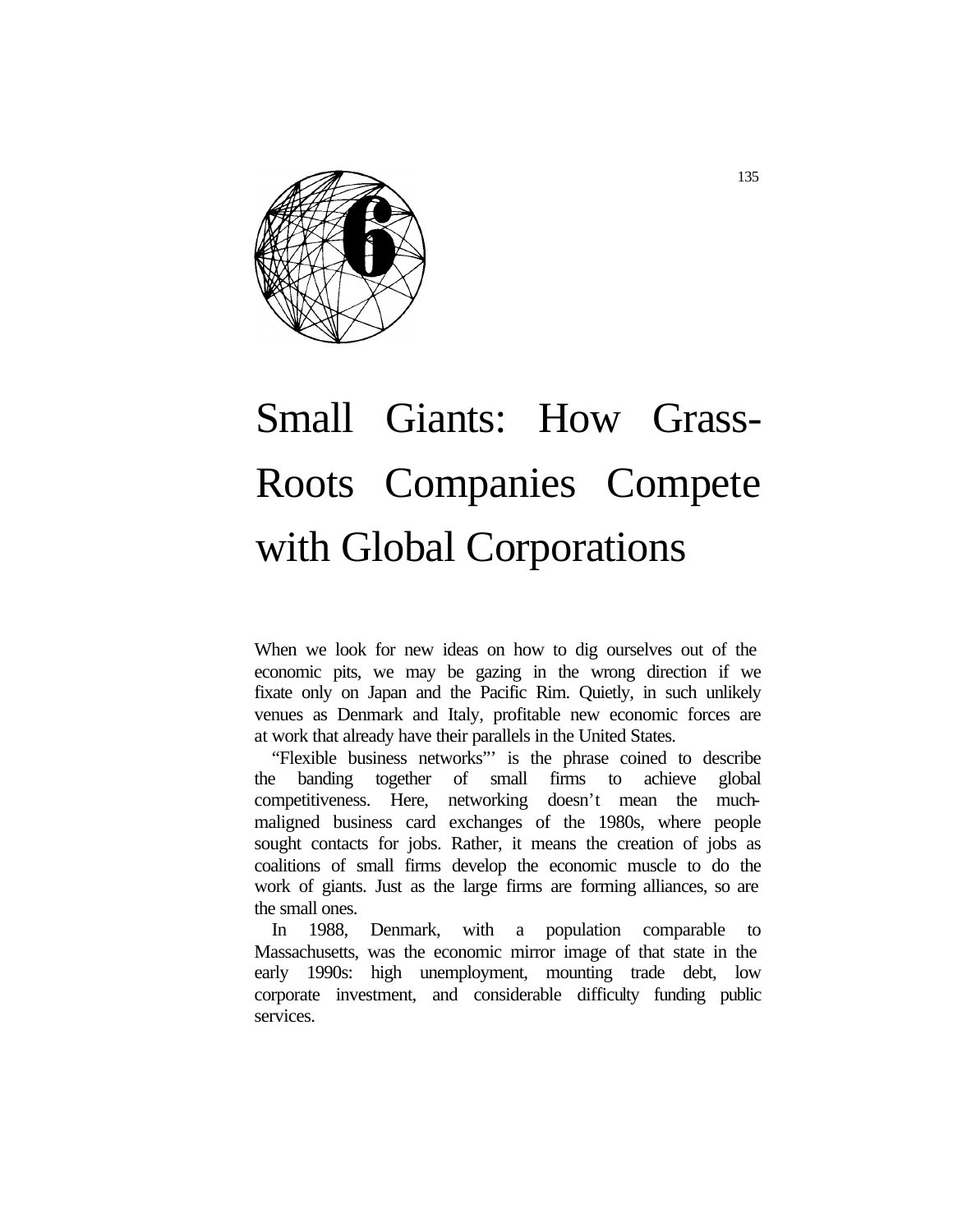With its 5 million people in a land mass the size of Massachusetts and New Hampshire, Denmark also faces the onslaught of the new European Community trade bloc, completely changing the rules at the end of 1992.

"Size is the problem," McKinsey & Company, the consulting firm, says in a government-funded report. Denmark's manufacturing companies are too small, too independent, and too diversified to compete in the global market. According to McKinsey, Denmark needs to reorganize and develop a few "industrial locomotives." "Critical mass" in financing, access to new technology, marketing, and management experience will create these multinational companies. To achieve critical mass, McKinsey recommends mergers.

Instead, in 1989, Denmark embarks on what becomes over time a \$50 million program to support its small and medium-sized firms by developing flexible business networks. Denmark's plan is inspired by the notable economic success of the industrial networks of northern Italy, a vibrant source of that country's 1980s economic renaissance. In the Emilia-Romagna region, the networking movement began in the 1970s in the then depressed but now flourishing textile industry.

Danish results also come quickly. After only 18 months, "more than 3,500 firms, including many manufacturing companies, are actively involved in networks," according to Niels Christian Nielsen of the Danish Technological Institute. For the first time in its history, Denmark posts a positive trade balance with Germany, the *only* European country that can make such a claim in 1991.2 The "country consensus," according to Nielsen, is that networking "enhanced the competitiveness of small companies." Small business networks get credit as "key players" in achieving the positive trade balance.

Denmark is remarkable. A small country saves its economy by creating networks among its little firms. Can it happen elsewhere?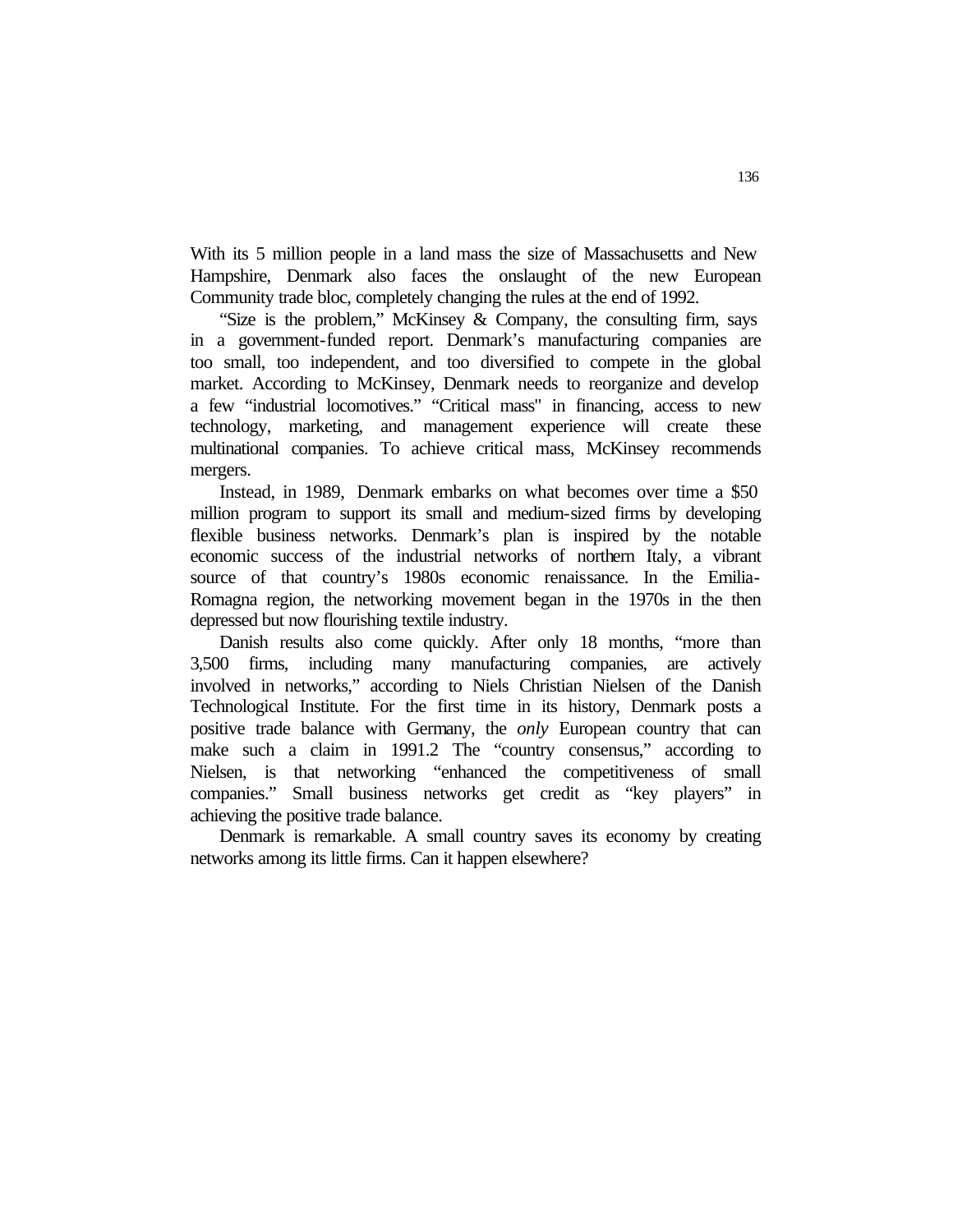# **How a Bolt Maker "Did a Denmark"**

It's fine to talk about creating networks when it's a trend sweeping a whole country. But what about the individual company? Can one company do what Denmark did—just because it's the best way to do business?

Erie Bolt Corporation did. Today, the Erie, Pennsylvania, maker of metal parts and components is a healthy company with a bright future—an example for small manufacturing firms in the United States and elsewhere.

It wasn't always so. In 1985, Erie Bolt is close to bankruptcy. Harry Brown arrives from a 15-year career at Bethlehem Steel Corporation to find Erie Bolt losing at least \$100,000 annually. "Morale [was] so low you couldn't measure it; quality control had been eliminated to cut costs, the pension fund was underfunded, and payables were overdue.<sup>33</sup> He persuades the board to sell him a majority interest in the company through a leveraged buyout.

"We looked like a mini-GM," he says. The company employed 63 people "with five management layers separating the president from the shop floor." (Federal Express with its 45,000 people has only five layers of management.)

To stop the hemorrhaging, Brown applies standard turnaround tactics: layoffs of about 20 percent, flattening the management structure, and cutting deals with creditors, all of which "bought... some time." Then he goes after the basic question: What business is Erie Bolt in? Erie Bolt is not just a specific "product maker." It is "a company with certain capabilities it could forge, heat-treat, machine and perform other metalworking functions," Brown says. Regarding it this way gives "it entry to lots of different and growing markets for precision metal parts." This is the path Brown follows:

? To become a multifunctional shop, workers need cross-training on at least three machines. Brown cuts a deal with the unions, begins training immediately, and watches productivity improve dramatically.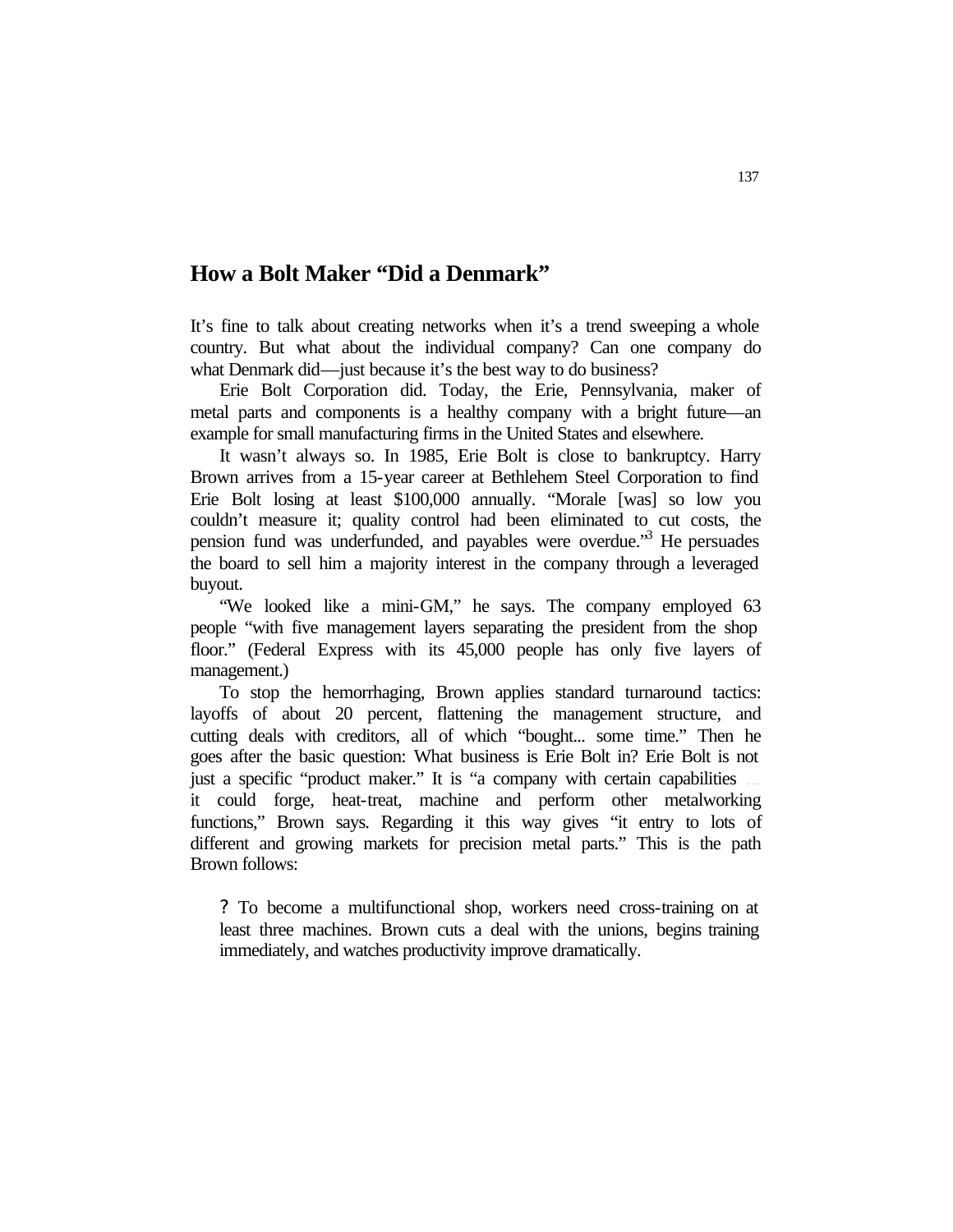? To be able to specialize even more, he strikes deals with competitors who can make certain parts more cheaply. One such arrangement cuts 28 percent from the cost of producing an electrical motor part.

? To simplify purchasing for customers, Erie Bolt advertises itself as "The One Source for Outsourcing," representing arrangements with numerous vendors, including 12 local artisans.

That's not all. "Brown worked closely with suppliers to improve production processes by sharing information, allowing them to use gauges and instruments (including the firm's CAD—computer aided design system), and even lending them his engineers," Gregg Lichtenstein, who studied Erie Bolt and many other such flexible businesses, writes.<sup>4</sup> As a result, companies now share:

? A common gauge room;

- ? A library of manufacturing specifications; and
- ? A video library on technical subjects.

Within two years, Erie Bolt's sales grow 35 percent and the customer base quadruples to 420. In 1991, sales top \$6 million. Eighty-three people now work for the company, an increase of 30 people since the downsizing. All layoffs have been rehired along with some new employees.

What lessons can be learned from Erie Bolt?

*Working with other companies, sharing costs, and pooling talents create business, which creates jobs.*

"When business is not good firms are willing to try anything. There will always be one or two people who will try to steal an account, but customers come back. They want fair treatment and the benefits a network of firms can provide. People are reluctant to sign forms.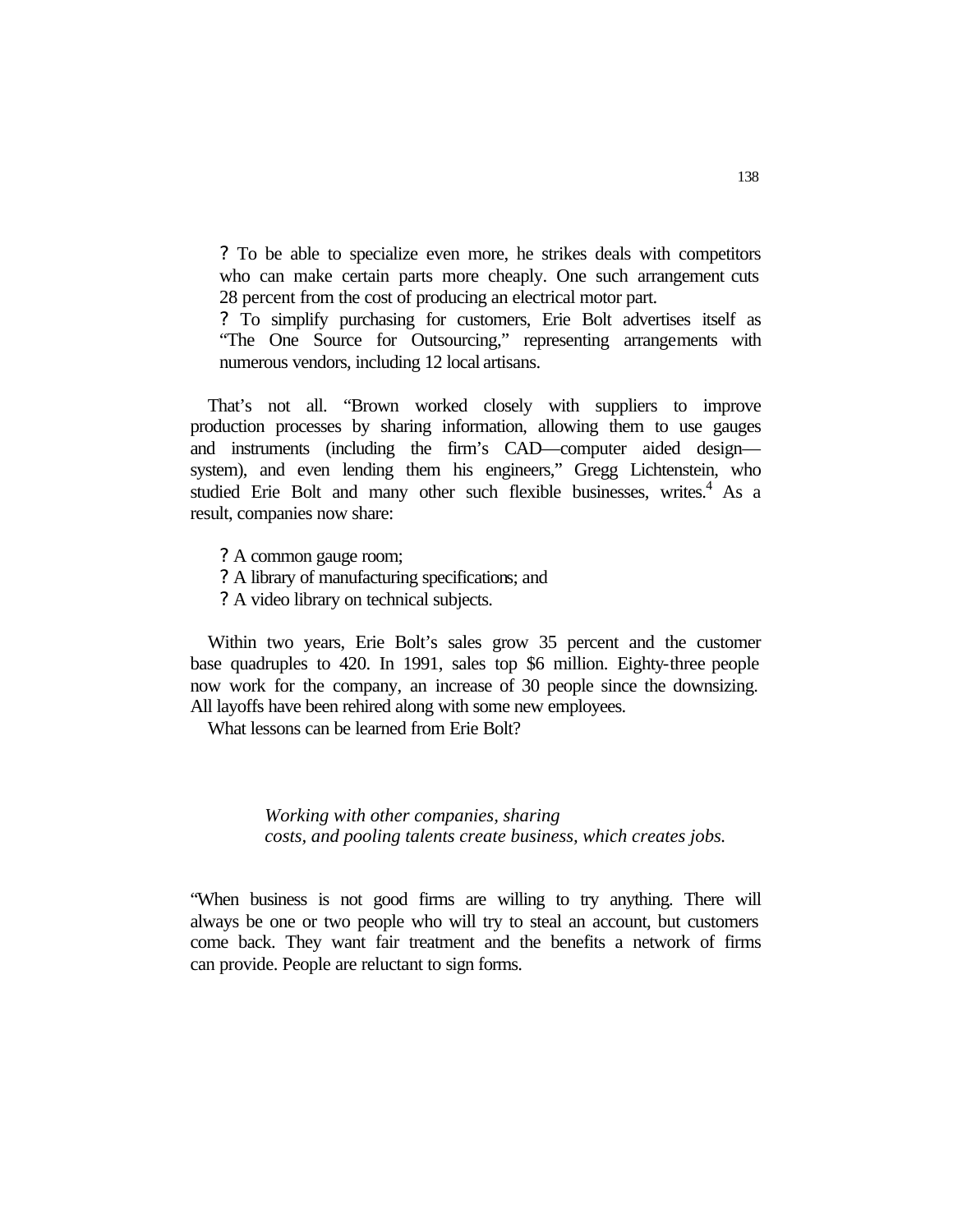When you keep a network informal, you can do almost anything. Creating relationships is a slow process," Lichtenstein writes.<sup>5</sup>

It's an unusual success, and Erie Bolt is not alone. Although Harry Brown acted without knowledge of the flexible business networks bubbling elsewhere in the United States and Europe, he intuitively used its principles to save his business.

# **Business Networking in Small Towns and Big**

"Networking Comes to America," reads the Spring 1991 headline of the *Entrepreneurial Economy Review,* almost a trade journal for the flexible business network world. Although Europe leads the United States in benefiting from flexible business networks, many small American companies already are involved.

They are found in neighborhoods—like the East New York neighborhood of Brooklyn, with its 450 small manufacturing and warehousing companies. In a single square mile, there are 150 metalworking shops and suppliers, so many, "we could make a car," says Kart Joerger, owner of Woodhaven Telesis Corporation, which does metal stamping.<sup>6</sup> In one industrial park, nearly one-third of 66 companies are metalworkers. Now there's an East Brooklyn Metalworking Industry Network. Its first product is a directory of names, products, and technical resources, step one in building a collaborative network of business relationships.

For all we hear about the very big companies and the success or failure of the economy, it is myriad small companies that produce nearly half of America's industrial output. This is the heart of flexible business networks—micro-industrial centers, engaged in commerce at the grass roots. Little shops employing a few people— like Roberts Printing down the street from us, concentrated in a small industrial enclave in Newton, Massachusetts, that includes the remnants of a once-thriving garment industry.<sup>7</sup>

Across America are pockets of flexible business activity. They are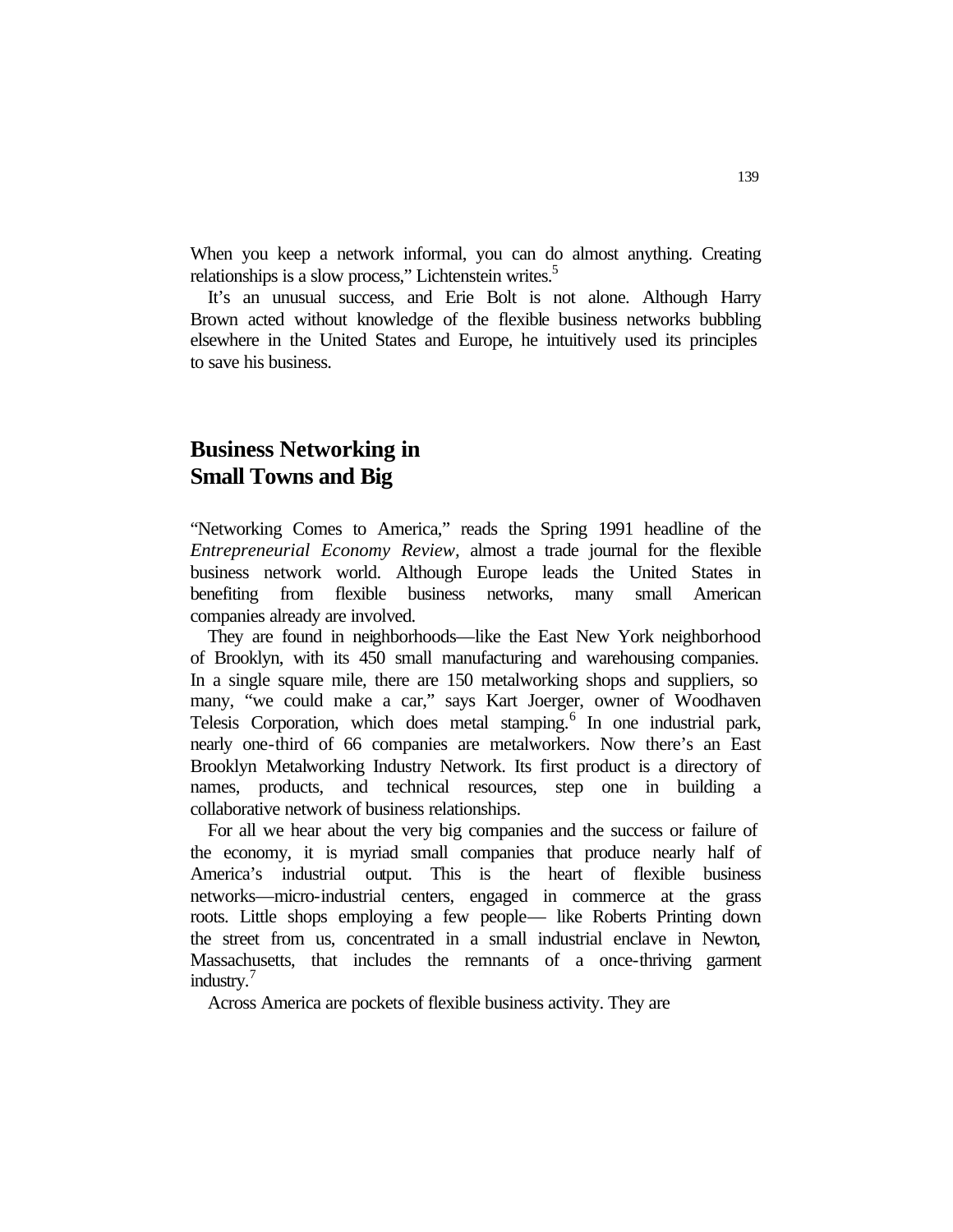the core of the bedrock producers. Often, these pockets operate next to each other—90 percent of Boeing Helicopter's small metalworking suppliers are situated in one contiguous area near Philadelphia. Assembled, they are the Metalworking Initiative, designed to bring Total Quality Management practices to the member firms. Boeing now requires this quality capability from its suppliers. Separately, they cannot afford to retrain all their workers in quality methods; together they can.

In just a few years, "at least 50 nascent networks of firms" have appeared, operating in at least 14 states and involving "more than 1,500 small firms," according to the Corporation for Enterprise Development (CFED), the Washington, D.C.-based association of state economic development organizations.<sup>8</sup> This core group, identified by CFED, is unusually successful—and it is evidence of the larger trend among enterprises to join flexible networks. The number takes on gargantuan proportions when you fold in all the informal alliances that businesses create on the fly. One state with innovative activities is in the Midwest:

- ? In the Appalachians of Ohio, ACEnet, a network of 30 firms across an 11-county area, produces accessible housing retrofit products, aimed at a niche market of the disabled and elderly population.
- ? In the Southern Ohio Wood Industry Consortium, 22 companies—most of them sawmills—cooperate in training, finance, R&D, and product innovation.
- ? Twenty Ohio forging companies belong to the Heat Treaters Network, providing process technology and diffusion of new ideas.

One-at-a-time network formation is often a painfully long process. It took two years for the Heat Treaters Network to get off the ground. "Intensely competitive, the small heat treating companies that came to form the Heat Treaters Network chafed at the cooperative bit. [They] would not have participated if there had been any reasonable hope that they could save themselves individually," ex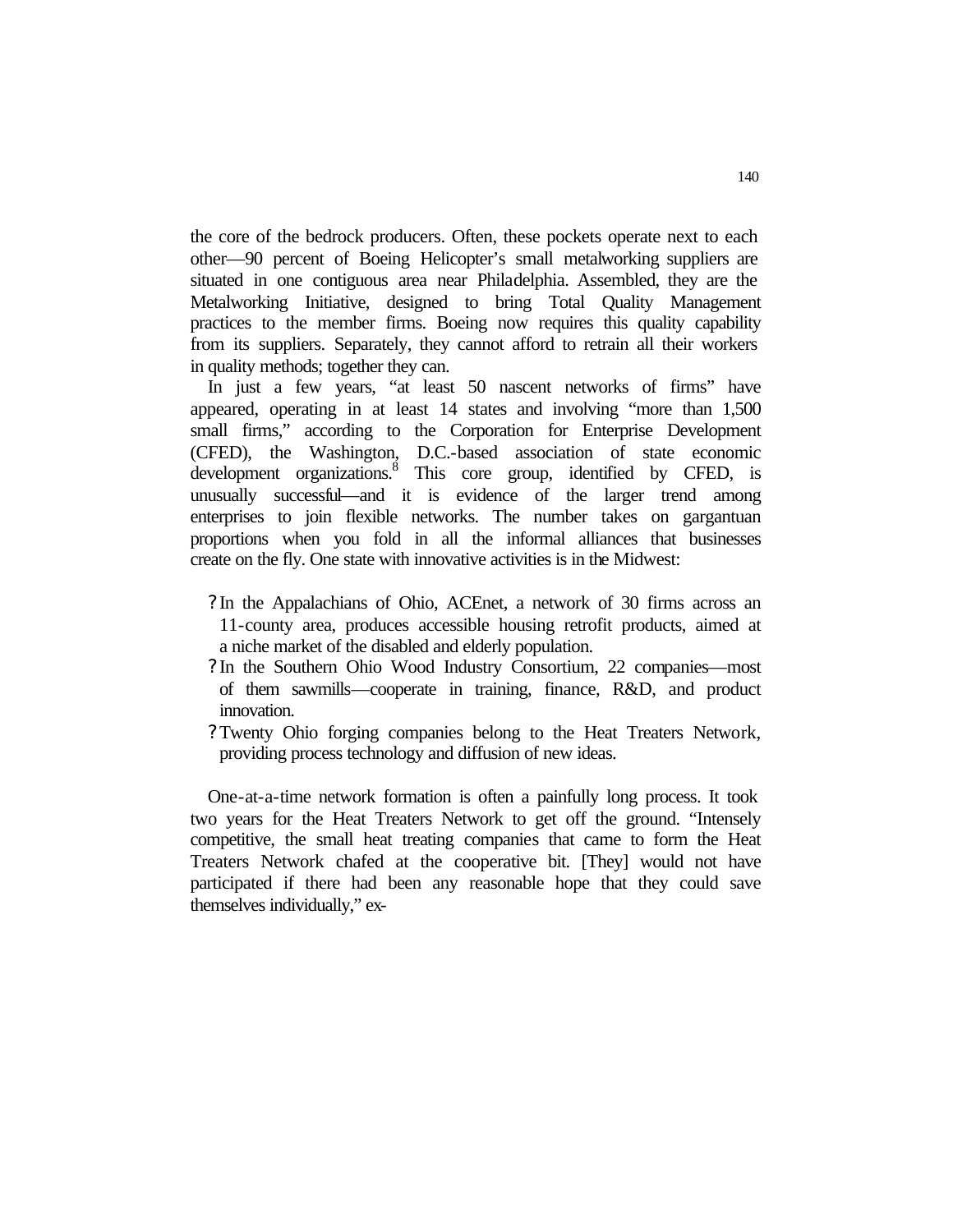plains Dennis Giancola, the marketing consultant who facilitates HTN.<sup>9</sup> Elsewhere:

- ? In Michigan, 70 machine-tool manufacturers combine forces to pursue vital R&D in basic technologies as the Michigan Manufacturing Technology Association; 21 firms establish the Independent Parts Suppliers as a cooperative for marketing, quality standards, and training; and nine firms—four companies employing between 100 and 350 people and five employing up to 20 people—belong to the Northern Michigan Furniture Manufacturers Network to share training in continuous improvement.
- ? In Massachusetts, the Metalforming Network, five metalworking firms, each with 50 to 100 employees and annual sales of \$2 to \$4 million, are jointly developing environmentally sound technology for reducing use of solvents in parts cleaning. Alone, they couldn't afford the R&D costs; together, they can. To undertake the project, they received a \$30,000 grant from the Massachusetts Office of Toxic Use Reduction and \$10,000 from the Bay State Center for Applied Technology. Each firm's \$5,000 investment leverages the whole: \$65,000.
- ? The Oregon Wood Products Competitiveness Corporation encourages secondary wood products businesses to find joint solutions to common problems: exports, product development, marketing, and publicity. State legislation—Oregon passed two bills in its 1991 session that support flexible business networks—set up the agency to assist its 1,200 firms employing 20,000 people to become "the finest, most competitive value-added producer in the world."
- ? In a rare three-way arrangement involving business, government, and labor, the Garment Industry Development Corporation (GIDC) is a nonprofit service center for New York City's \$12 billion apparel industry that directly employs 110,000 workers in 4,500 factories. Besides offering vocational training programs and marketing and technology assistance, in 1992 GIDC initiated Fashion Exports/New York, aimed at expanding the city's apparel exports.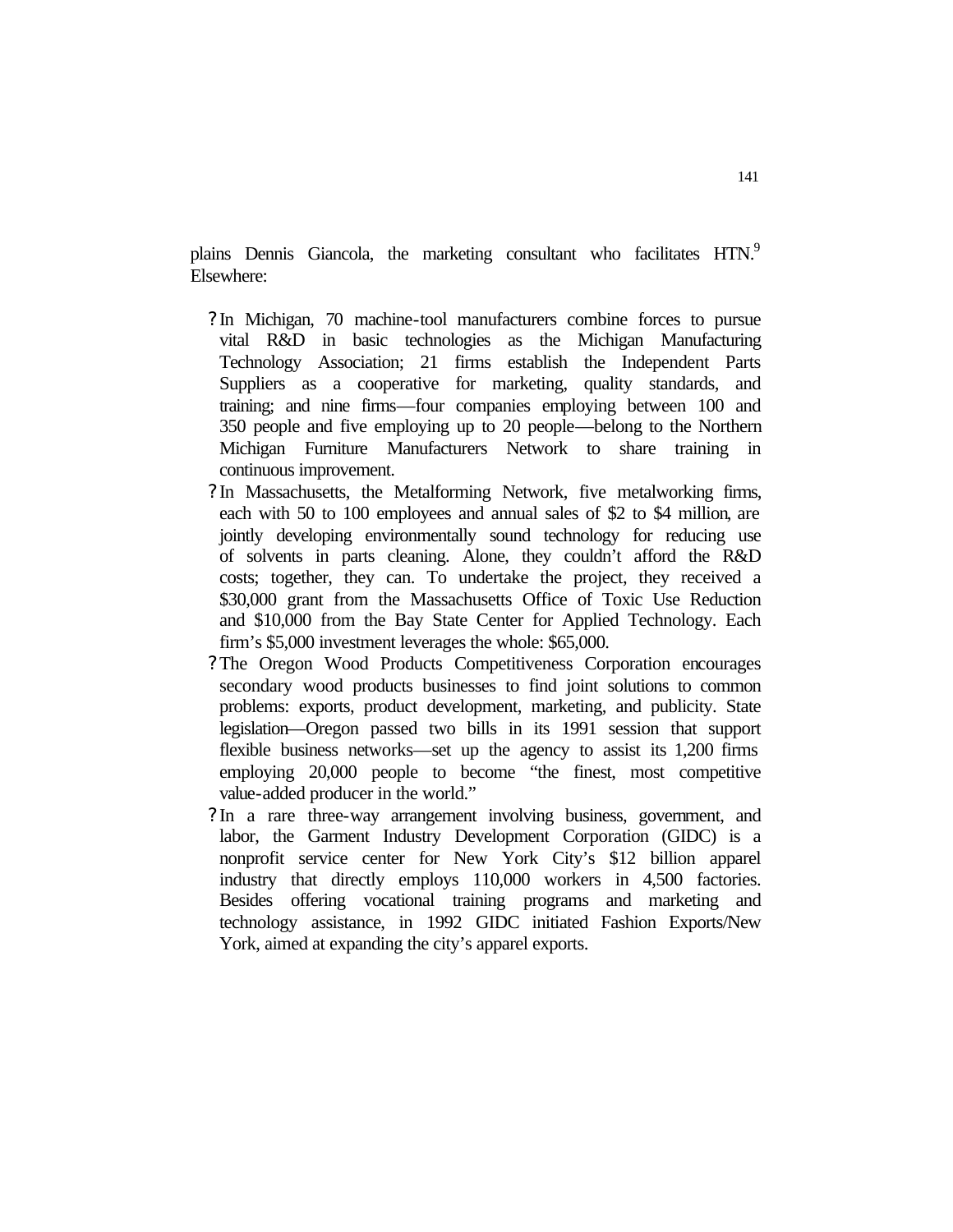# **New Ideas in the Old South**

# BORN IN ATLANTA

At a large March 1988 meeting in Atlanta, Georgia, southern business leaders and public policy makers gather to discuss the health— or lack thereof—of the region's manufacturers. According to the findings of the Southern Technology Council (STC), a regional consortium of states, the South had missed the glory days of the mid-1980s as it struggled to overcome the recession at the beginning of the decade. With many jobs lost, existing plants, with their aging technology and shrinking skilled workforce, couldn't compete. Public economic development policy had been reduced to fierce local competitions for the few new branch plants offered by national firms.

In retrospect, this meeting is a turning point in public sector endorsement of flexible business networks in the United States. A critical mass of the key actors in flexible networks on both the world and national scene convenes at the conference in the hopes of adapting the Italian lessons elsewhere: Italian economists Sebastiano Brusco and Danielle Mazzonis, firsthand witnesses to the revival in northern Italy; MIT professor Charles Sabel, whose 1984 book, *The Second Great Industrial Divide,* written with Michael Piore, focused attention on Italy; and C. Richard Hatch, a major policy adviser to Denmark, among others.

In his address to the meeting, Stuart Rosenfeld, then executive director of STC, offers a compelling case for improving the region's manufacturing base by helping small business:

? Though vital to the region's economy, small and medium-sized firms, who often can't meet standards required by corporate suppliers, are at risk.

? As large firms downsize, they rely more on small suppliers, whose quality and quickness become key factors in overall competitiveness.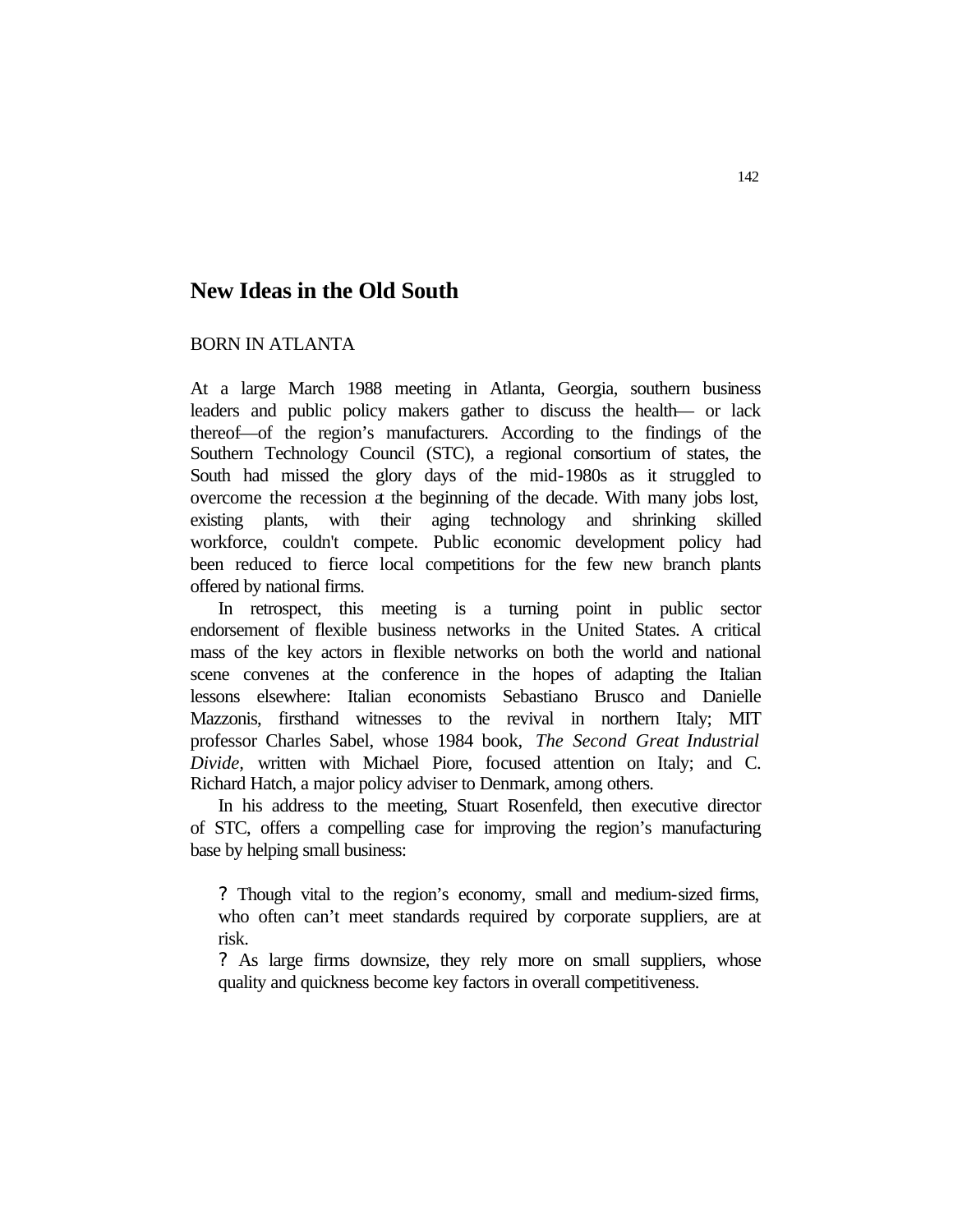? Governments—who do precious little for small firms—cannot possibly help companies on a one-by-one basis.'<sup>0</sup>

Rosenfeld proposes interaction among firms to share the costs and risks associated with innovation and modernization: "flexible manufacturing networks," described as "new forms of interfirm collaboration." The group endorses the idea, setting in motion what would become dozens of pilot programs throughout the South. STC describes seven of its North Carolina pilots in a January 1992 newsletter:

? They span the state geographically.

? They involve diverse technologies: joint development of a production monitoring system, just-in-time manufacturing, vendor quality certification, environmental marketing, and

R&D.

*? Companies match the average network grant of \$10,000 on a scale from 50 percent to 100 percent."*

The STC report also does a roundup of other flexible network activities in the South:

? The Florida High Technology Council wants to duplicate the remarkably successful Technology Coast Manufacturing and Engineering Network in other sectors: pharmaceuticals, laser optics, tool and die, software, environmental firms, and minority defense contractors.

? Alabama—with four target sectors: apparel, electronics, metals, and wood products—sponsors a certified metalworking apprenticeship program through a community college.

? In South Carolina, Enterprise Development, Inc., is "leveraging resources at the University of South Carolina, Spartanburg, the State Technical Education System, the Southeast Manufacturing Technology Center, and the Spartanburg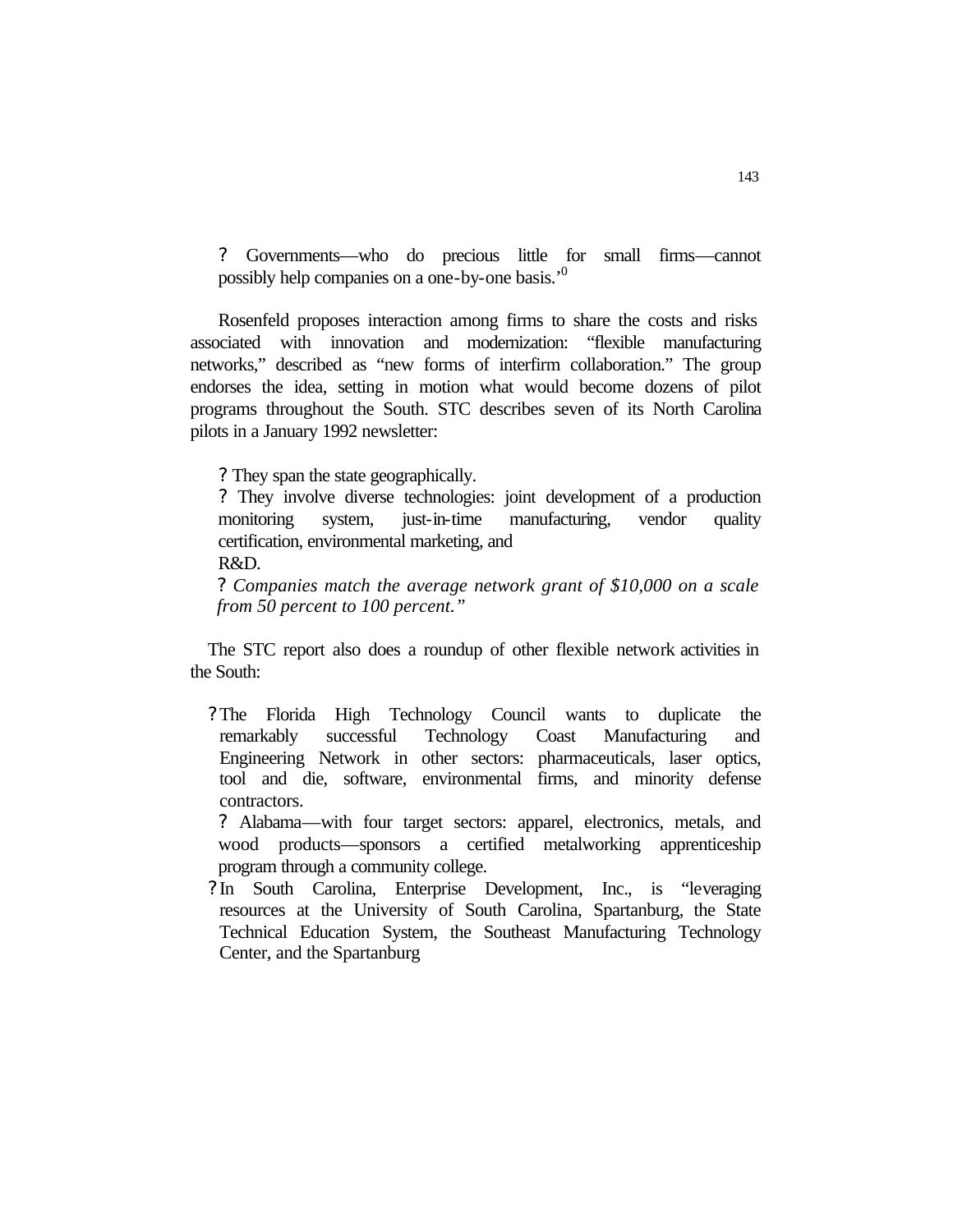Chamber of Commerce." It's launching a network challenge grant program with seed money from the Appalachian Regional Commission.

- ? Kentucky has pilot projects in biotechnology and wood products, including the 20 members of the Kentucky Wood Manufacturers Network who will do joint market development and training.
- ? Maryland's Office of Technology Development funds six Regional Technology Centers and sponsors a network broker program, the people who facilitate flexible business networks.

? In Virginia, a public-private task force, partly funded through the state's Economic Development Department, plans two pilots, focused on the wood products and furniture industries in Southside, Virginia, and defense contractors in the north. And, of course,

? Arkansas, in this issue reporting on the Arkansas Industrial Network Project, which trains network brokers.

### A SYMBOL OF HOPE IN ARKANSAS

Commemorative Wood, Inc., designs, produces, and distributes "A Symbol of Hope"—literally. The five-company firm sells a special product by that name: a solid oak plaque with photo, political highlights, and the signature of native son Bill Clinton, commemorating his election as 42nd president of the United States.

But Commemorative Wood, born just two weeks after the 1992 presidential election, is not just a plaque producer; it is an excellent example of a small, flexible business network that comes together to exploit a particular market opportunity. Alone, none can produce the final product; together, they can. A wood shop in Arkansas's Delta glues together previously discarded scrap pieces of oak to form a blank. Another shop cuts the edges. In central Arkansas, a printer prints the artwork that a manufacturer in the western part of the state applies and finishes. Commemorative Wood in Little Rock is the distributor.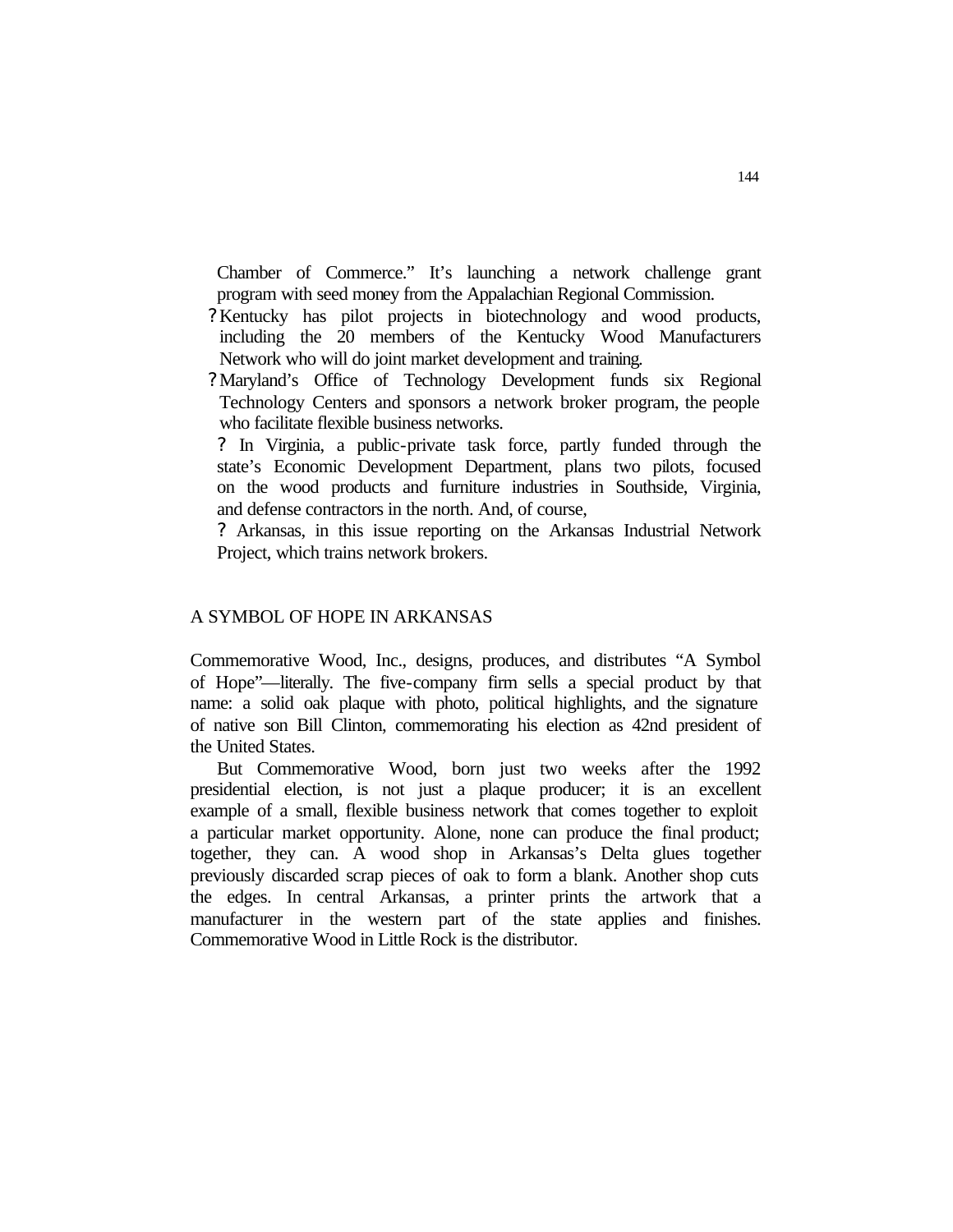The tie-in to Clinton is not gratuitous. He had been briefed on Emilia-Romagna by Rosenfeld; Richard Hatch; and Mary Houghton, president, and Ron Grzywinski, chair, of the Executive Committee, Shore Bank Corporation in Chicago, the most successful economic development bank in the United States. (Houghton and Grzywinski were already working with Clinton in setting up the Southern Development Bank Corporation in Arkadelphia.) In the late 1980s, as governor, Clinton took time on a trip to Europe to spend two days in northern Italy, and saw Emilia-Romagna's success for himself. He also had a long-standing interest in manufacturing issues, participating in numerous conferences and seminars. In 1987, Rosenfeld, as executive director of the Southern Technology Council, had invited Clinton to be the opening speaker at the Southern Legislative Conference Annual Meeting, which featured manufacturing policy issues.

When Hatch traveled to Magnolia in southwest Arkansas to talk with metalworkers about starting a network, he was joined by John Ahlen, the president of Arkansas's Science and Technology Authority (ASTA).<sup>2</sup> Clinton asked Ahlen to go on the trip. A grant to the Southern Technology Council from Winthrop Rockefeller Foundation helped ASTA play its public sector role. Between November 1990 and March 1991, ASTA, in conjunction with the Southern Technology Council, sponsored three twoday "Seminars in Manufacturing Networking," training sessions attended by 30 potential network brokers. By early 1992, it had awarded six network challenge grants—the companies put up the other half of the money— in the wood products, metals, and chemical industries.

One cornerstone of Arkansas's flexible business activity is the Metalworking Connection, a joint venture involving 67 companies, with an average of 11 employees each, and three universities located in an 18 county area in a 100-mile radius. Two directors of economic development at Southern Arkansas University, one in Magnolia and one in Henderson, sparked the network, after meeting Rosenfeld and Hatch. "Clayton [Franklin, the other director] and I were going to a meeting in northeast Arkansas. We drove together for a few hours and talked and connived and started hallucinating until we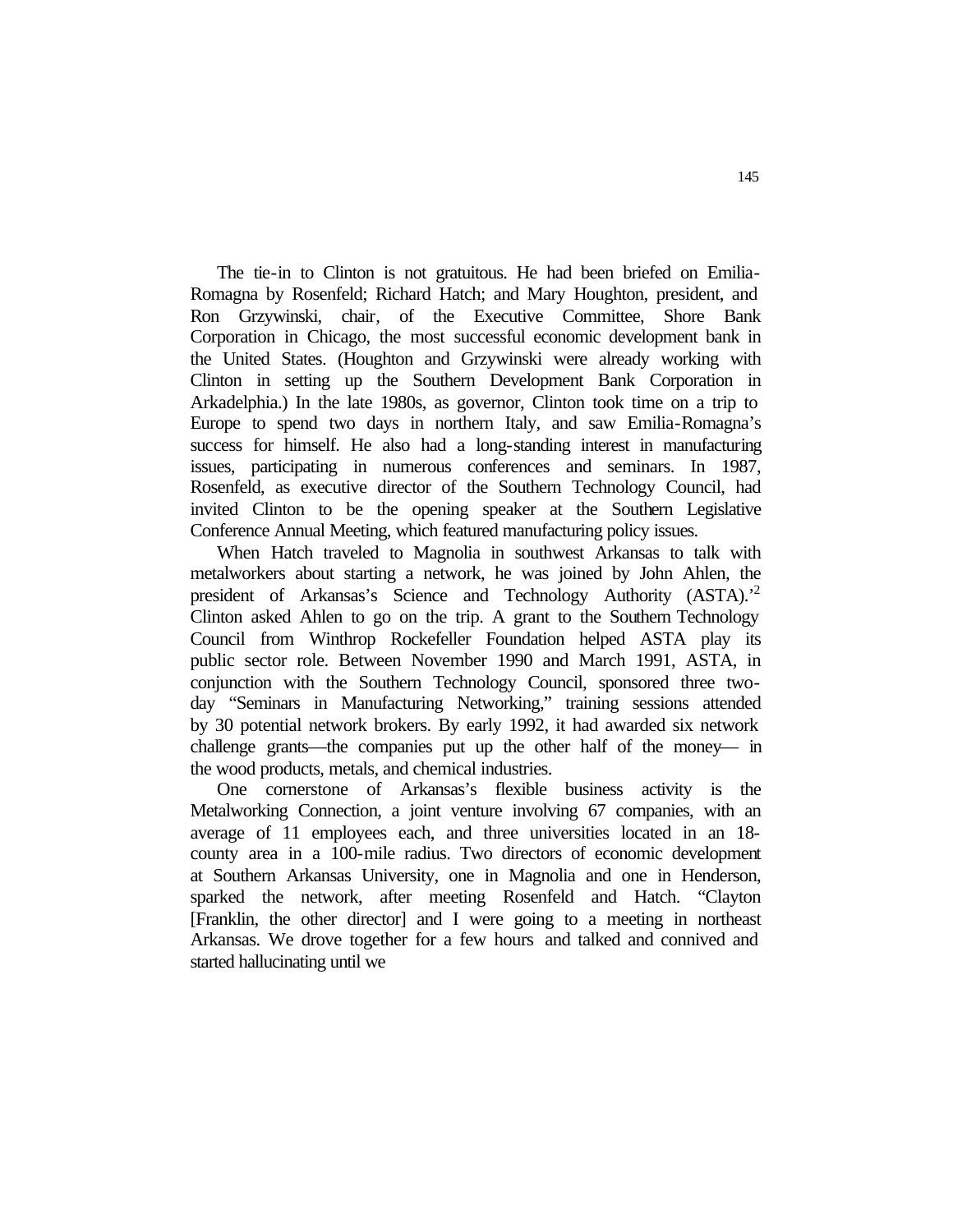said, 'Let's do it,' so we did," says Bob Graham, the Magnolia campus economic development executive director.

Among the Metalworking Connection's achievements is a Youth Apprenticeship Training Program (Clinton attended the kick-off dinner) that addresses Arkansas's urgent skills problem. By the year 2000, 83 percent of the state's tool and die makers will be gone. To counter this trend, the program provides high school students with academic credit while they work on the shop floor. The Metalworking Connection also:

? Shares a process capability information system, which profiles exactly what machine and worker capability exists in the state's metalworking industry;

? Has undertaken a group assessment of collective purchase of all insurance with savings estimated at 25 to 30 percent, and already collectively buys health insurance; and

? Has begun implementation of a Just-in-Time Supplier program, linking major buyers in the network.

Clarksville's Gerald Stokes, president of Arkansas Technology, Inc., applies the network idea internally. As part of his new production organization, he includes firms that plug holes in his company capabilities. "This has allowed Stokes to concentrate his firm's effort on what it does best—design, engineering, and marketing, to produce the very best product," writes Rosenfeld.<sup>3</sup> "The new network of eight firms has renamed itself the Arkansas Technology Manufacturing Network."

In Phillips County, eight companies, including two chemical companies and two food producers, name themselves Delta Safety Network to jointly provide their workers with safety training. In Arkadelphia, Brian Kelley of the Arkansas Enterprise Group is the spark plug for a cooperative network for small forest products firms in south Arkansas, which eventually folds in with the Arkansas Wood Products Trade Group. The Trade Group draws from Arkansas's 700 companies in the secondary wood products industry, employing more than 17,000 people.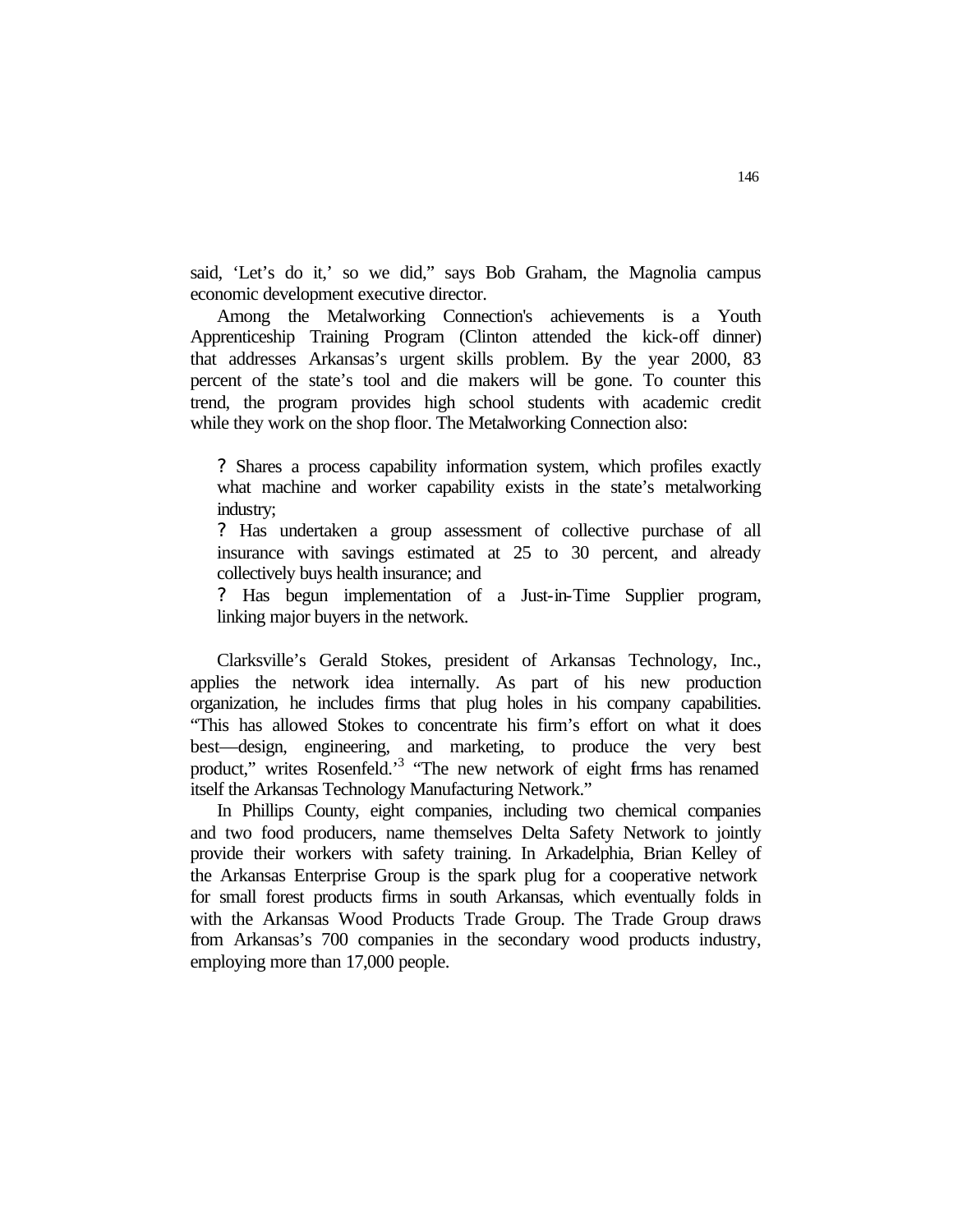Sandra Miller of Winrock International, the foundation that helped get the trade group off the ground through the Arkansas Rural Enterprise Center<sup>,4</sup>, was amazed at the results of the group's first survey of its members. "I never would have guessed in a million years that worker's compensation is the number-one issue for the secondary wood products industry in Arkansas," she says. Thirty-eight of the firms have started a task force to assess alternatives, including self-insurance, and evaluate proposed legislative reforms.

In Little Rock, the Woodworkers Manufacturing Network, seven minority-owned firms—design, marketing, engineering, and cabinet building—are in a joint venture to build a high-tech router. CNC (computer numerically controlled) devices are the core high technology for many machine-based industries: they provide precision, which is what highskilled labor is all about. The goal is to produce the router at a cost in the \$30,000-to-\$70,000 range, considerably less than the \$200,000 turnkey system currently on the market. The technology will provide access to a new market and a new product line: the 32-mm cabinet industry for which the network will supply components. They're even considering selling the router technology itself to other firms like their own.<sup>5</sup>

The really good news is that Arkansas is not alone in its efforts.

# **NORTH CAROLINA'S SUCCESSFUL PILOTS**

The combination of Rosenfeld's unusual commitment and talent and the economics of North Carolina's industries has produced an unusually rich set of flexible business networks. North Carolina produces 60 percent of U.S. hosiery products, grossing \$1.5 billion in annual shipments. Of the state total of 11,000 firms, 82 percent employ 100 or fewer people. More than half of the hosiery firms are based in North Carolina's Catawba Valley. In other words, small companies produce most of the U.S. domestic hosiery output. So the hosiery industry is a logical target industry for one of the pilots Rosenfeld proposes at the 1988 Atlanta meeting.

After a series of disappointing starts, the program begins to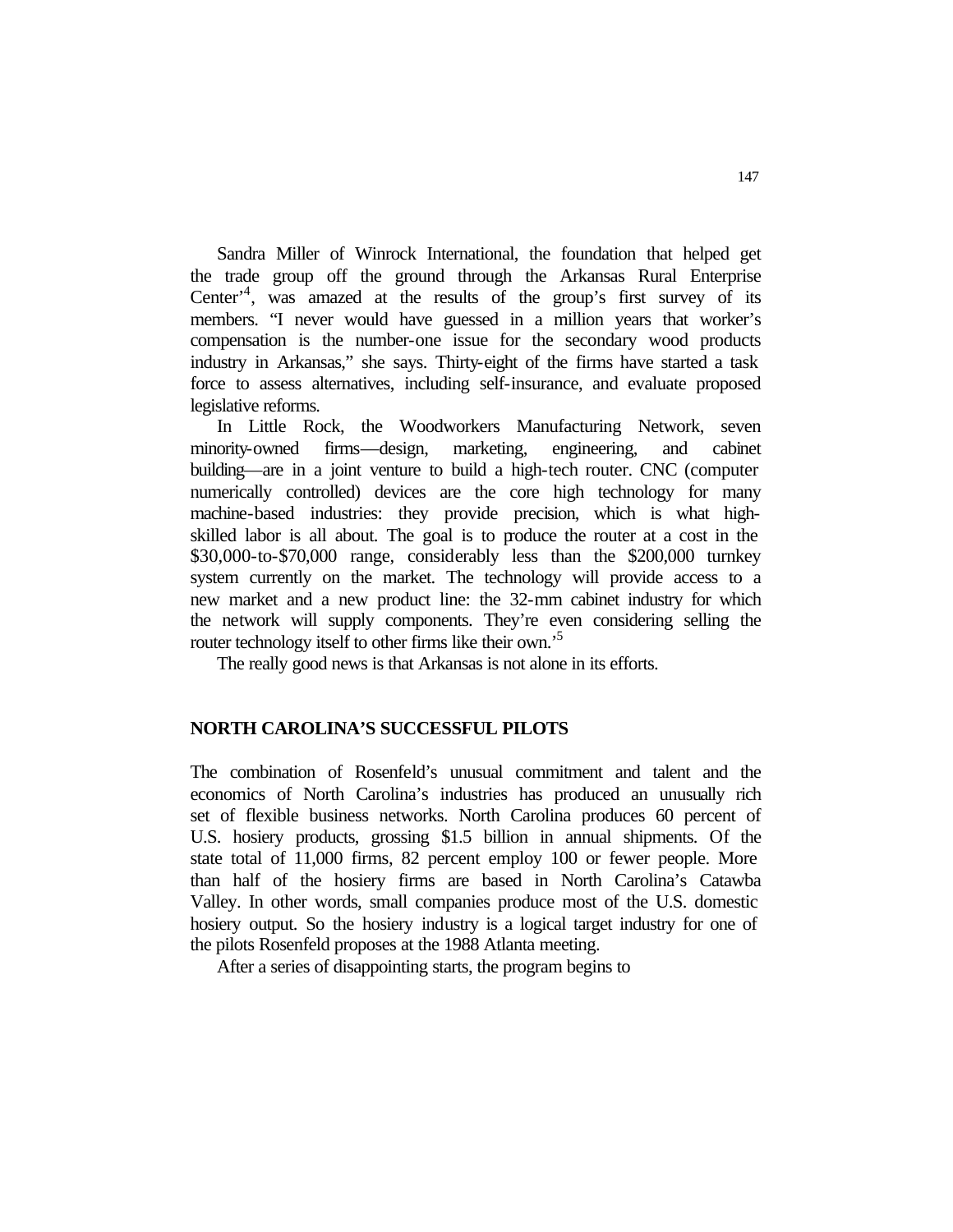move when some company owners assume leadership roles in the fledgling networks.

Bill Wyatt, a retired apparel firm owner with 35 years' experience, is a good example. He offers to be the North Carolina Sewn Products Network's unpaid broker or coordinator. "I had been involved in networking before by subcontracting with a company that had a series of mills that worked for them," Wyatt recalls. "I saw [that] it ... built business. It took business that one firm couldn't handle, like a big order, [and gave it to] a network that could handle [it]."

In the next five months, the network coalesces. A critical mass of firm leaders, a committed broker, and a clear project all come together. They decide to offer their services through a *Capabilities Directory,* which combines their collective resources for prospective large customers. The directory also facilitates the network's ability to subcontract between one another. The directory is introduced at the September 1991 Bobbin Show in Atlanta, *the* annual industry event.

The Sewn Products Network is not the only one to form out of Rosenfeld's initiative. Randall Williams, president of Advanced Fabrication Technology, Inc., is the spark plug for the North Carolina Precision Metal Fabricators Association (NCPMFA). In a February 1989 presentation, U.S. Amada, a major supplier of equipment to the industry, warns that the region is becoming "technologically unqualified." In response, Williams calls a meeting of sheet metal fabricators and educators to launch the NCPMFA. Its initial objective is joint training. It takes a few months' time, but in November of that year, North Carolina's first state-of-the-art training facility opens, using equipment donated by U.S. Amada. Two years later, a major training center for the sheet metal industry is complete, rivaled by only three other facilities in the United States.

Not all the pilots are successful, however. The Composites Industry Network, a coalition in the eastern North Carolina boat industry, still struggles to crystallize a year after a November 1990 symposium introduced 77 firms to the idea. The Component Manufacturers Network, another group, seems destined to succeed when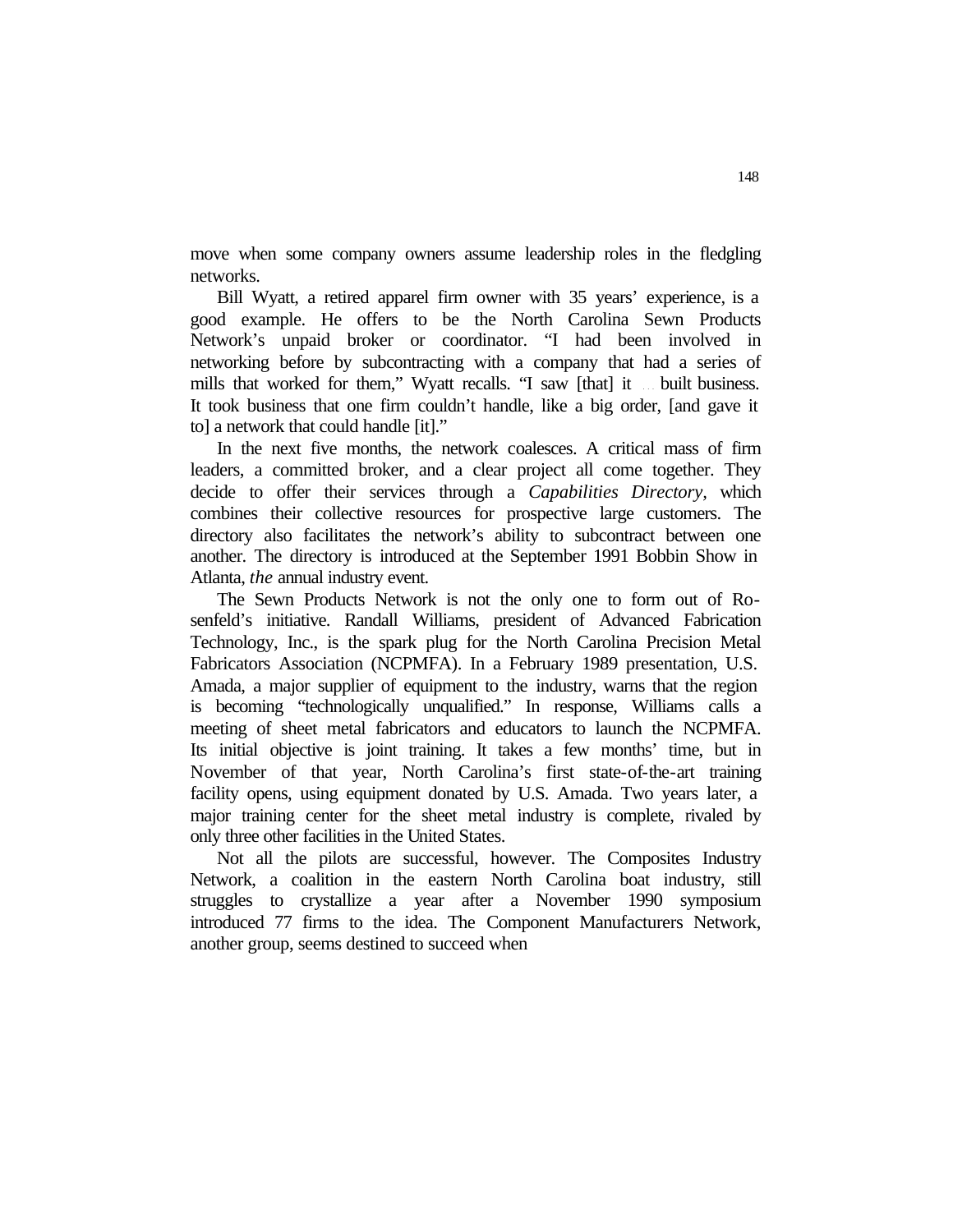it begins with what looks like an ideal set of initial conditions, but eventually founders when members are unable to agree upon a clear business need.

# *AN* **ASSOCIATION BECOMES A NETWORK**

Perhaps the most successful pilot is the Catawba Valley Hosiery Association (CVHA), a 30-year-old trade association that transforms itself into a flexible manufacturing network. By creating a network within a network, it marries high-tech competitive-edge technology with its low-tech industry.

Although the CVHA as a whole is big—it has 275 members, including 115 hosiery mills and 160 industry suppliers—each member is quite small. "The typical CVHA mill is small, has no industrial engineer on staff, and is often unable to afford in-plant training."<sup>6</sup> This makes the network ripe for its first initiative: an industrial engineering and employee training assistance center. Since this word-of-mouth industry documents very little, in-plant training curricula become a high priority. Next, the network tackles costs: reducing telephone and health care costs through pooled buying. In another counter-intuitive but cost-effective move, CVHA chooses a self-funded plan, managed by a third party, which yields the members 30 to 40 percent savings on health insurance.

The third initiative is the most daring—and the most potentially lucrative. It solves the "10-day delivery problem," which most U.S. hosiery customers now demand of their suppliers. The supplier no longer controls the supply; the customer does by refusing to warehouse inventory, and by insisting on buying virtually on demand. To even process orders requires EDI, meaning that people can submit their orders electronically and that order status is trackable at all times.

The 1950s and 1960s machinery used in these North Carolina firms indicates the depth of the problem. Machines now worth \$1,200 to \$1,500 have to compete with \$35,000-to-\$40,000 state-of-the-art models. These Italian and Japanese engineering marvels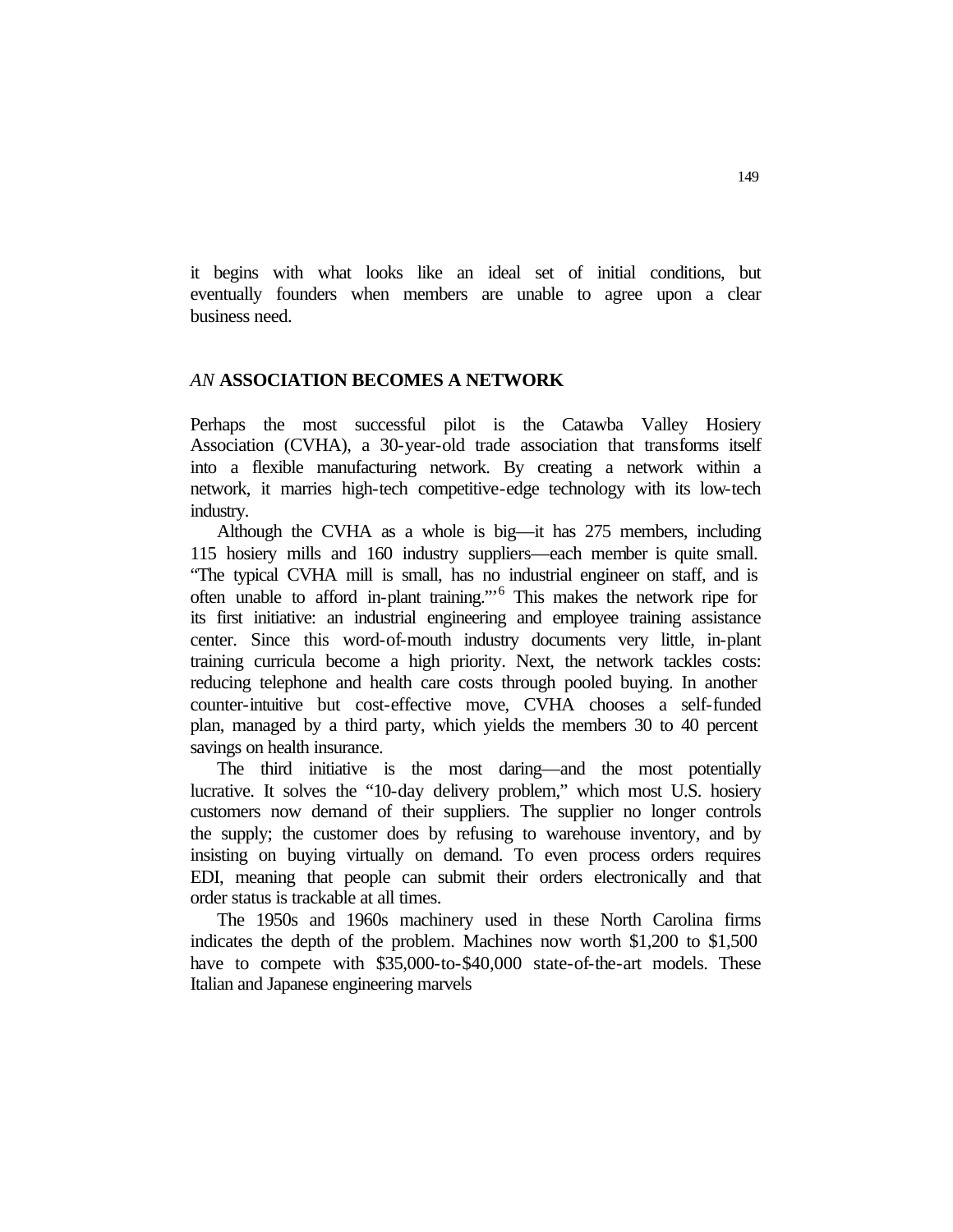are worth it: they triple production and reduce pattern change time from hours to minutes. The promise of quick response opens up new possibilities for manufacturing capacity sharing. This leads to TEEMS, software produced by a flexible business network within the CVHA network.

# **A TEAMNET IN A TEAMNET**

TEEMS (Textile Efficiency Engineering Monitoring Software) is a "production monitoring system which can be installed in hosiery mills utilizing old and/or state-of-the-art hosiery knitting machines." It "allow[s] the introduction of state-of-the-art technology in hosiery mills one step at a time." With a target price of \$6,000, the software will be much more in the range of CVHA members than the currently available \$30,000 products.

TEEMS is a joint venture of Digital Eyes Company, a systems integration firm, CVHA, and STC. Digital Eyes president Stephen Cowan is the spark plug. He convinces CVHA and STC of the value of his idea when they realize that the technology can benefit all knitting firms—large and small. Cowan works closely with Dan St. Louis, the CVHA staff member who developed the in-plant training curricula, and with CVH A's 24 member Knitting Technology Committee. Together, they design, develop, manufacture, install, and market TEEM 5?17

"Steve Cowan. . . realized he did not have the capability to complete the TEEMS project for CVHA on his own," write William Meade and Ray Daffner.<sup>8</sup> "He lacked the programming expertise required to develop the full range of software and the electrical engineering skills to develop the data collection devices. . . [So he] decided to use a network to create TEEMS, identifying firms with unique and complementary skills. These partners required minimal initial investment to participate."

Computer Strategies, a local four-person software engineering firm, develops the TEEMS software platform in exchange for future revenues. For a small retainer, Eridani, a local two-person electrical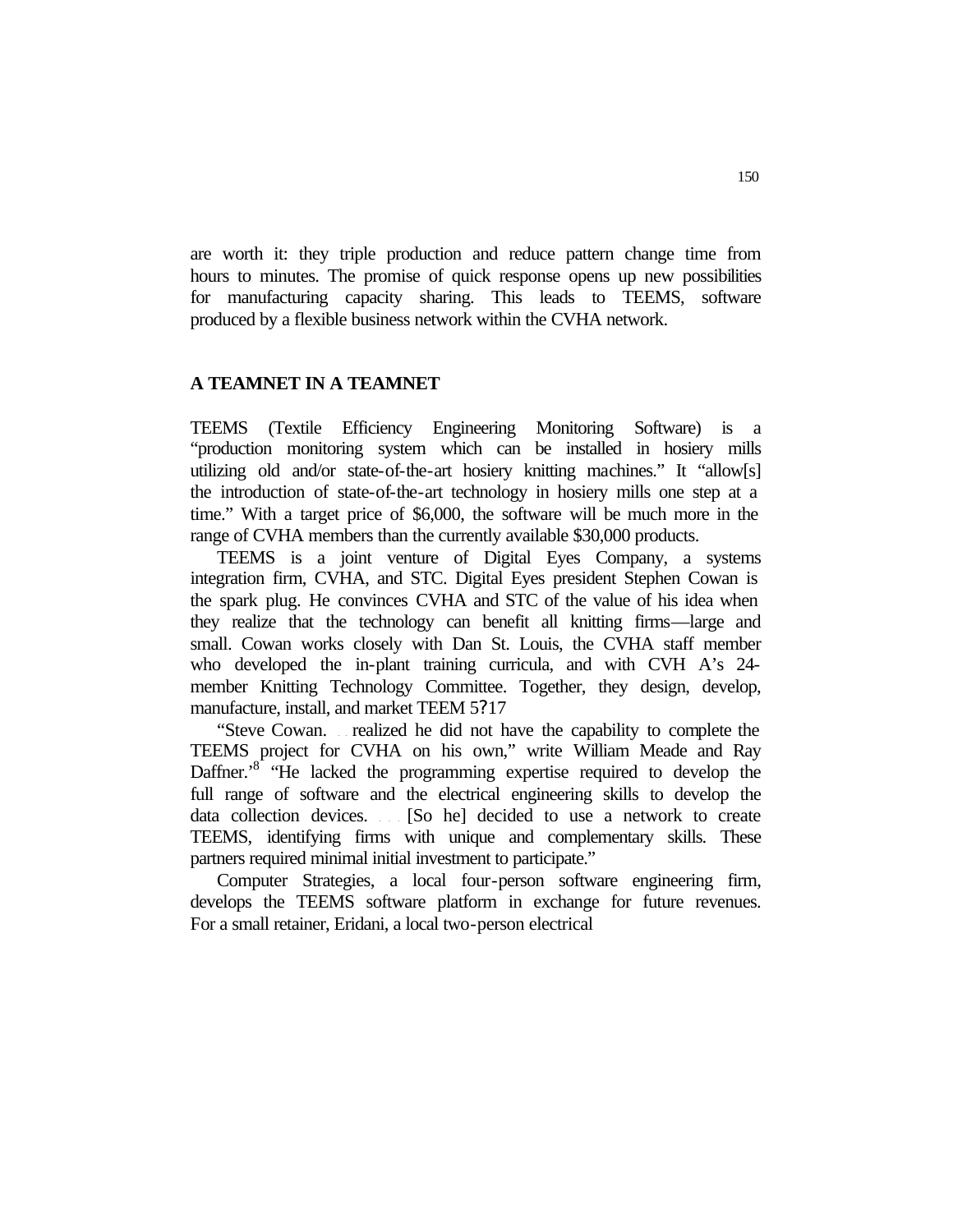engineering firm specializing in design, puts together a proprietary data collection product. It keeps the exclusive manufacturing rights in exchange for Digital Eyes having the exclusive marketing rights. As a result, an estimated \$100,000 software development project requires just \$40,000 in actual cash. And it is quick. It takes just a year from the product concept to the first installation. The target price is more than met: CVHA members can license the program for \$1,000; nonmembers can license it for \$2,500. First-year revenues are estimated at \$500,000, quite a healthy return on the investment. According to CVHA members, most mills will initially install TEEMS on 20 to 30 machines, gradually moving it to all their machines.

The next project is to set up the Manufacturers' Bulletin Board, proposed by Paul Fogleman, CVHA's executive director: "It is not unusual for a large hosiery mill operator to walk into the plant on Monday morning and find a message from a major retail customer inquiring about the ability to complete a potential order of 50,000 dozen socks within 10 days.... The system we propose will enable a greige goods mill [the first in the value chain which knits product from raw yarn] to notify all CVHA members. . . to determine their available production capacity. . and offer it."

# AN ENCYCLOPEDIA OF **FLEXIBLE NETWORKS— IN HYPERTEXT**

#### **Northwest Policy Center publishes as close to an encyclopedia of**

basic information about U.S. manufacturing networks as we've seen: it's upbeat, informative, and thought-provoking, and it's available only in hypertext!<sup>'9</sup> It includes a directory of the key players in the flexible manufacturing network world and such wisdom as this:

? The competitive *disadvantages* of small firms "provide the most powerful rationale" for flexible networks. When you're small, you have no time to think about new markets and product development; limited access to new technology; and low productivity.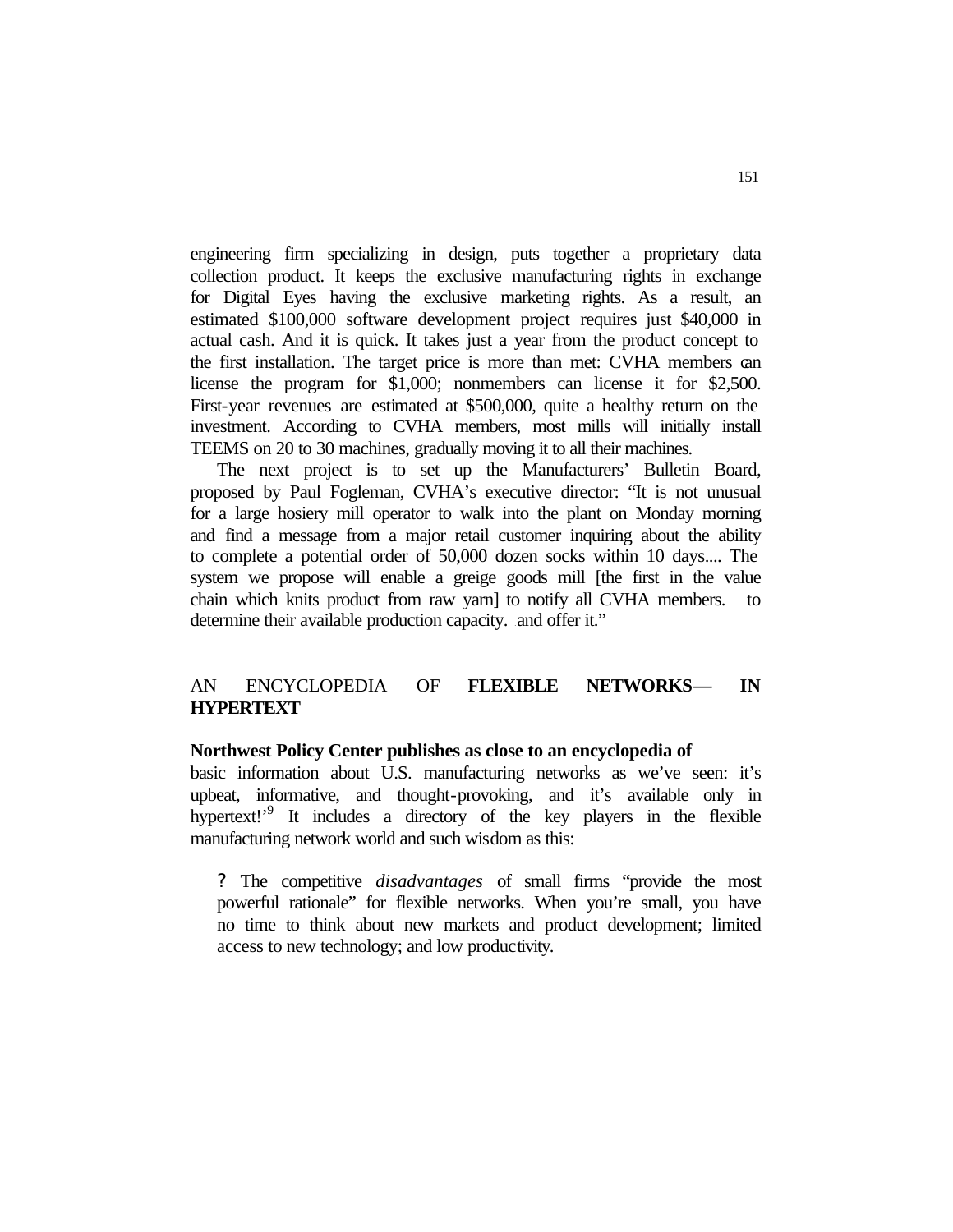- ?The "three sine qua nons" of networks: (1) network brokers, the spark plugs who guide the networks into existence; (2) "challenge grants," small amounts (usually \$10,000) of public sector money that companies match; and (3) a "goal definition process" by which the companies in the network commit to a mutually beneficial purpose.
- ?The private sector, not government, drives these networks, which ultimately limits public sector involvement.
- ?Not every country's experience with networks has been an unqualified success. The Australian clothing industry, with its labor-intensive history of small firms serving as subcontractors, raises serious questions about "severe exploitation of the home-based workforce."

The 1992 *Catalog of U.S. Manufacturing Networks*,<sup>20</sup> compiled by Gregg Lichtenstein and published by the National Institute of Standards and Technology (NIST), is an excellent, thorough source of examples. These models are changing the face of America's small businesses. What makes them work?

# **Five Principles of Flexible Business Networks**

Flexible business networks combine *independence* with *interdependence.*  They pool resources and capabilities to obtain the benefits of scale and diversity. By cooperating, small firms can play effectively in the global market. Their flexibility and swift responsiveness to change provide a global competitive advantage. Network flexibility comes from many small entrepreneurs able to make quick decisions and to act immediately to accommodate change. These benefits apply not only to manufacturing networks, but also to business networks of all descriptions, whether product-based or service-oriented.

In *Flexible Manufacturing Networks: Cooperation for Competi-*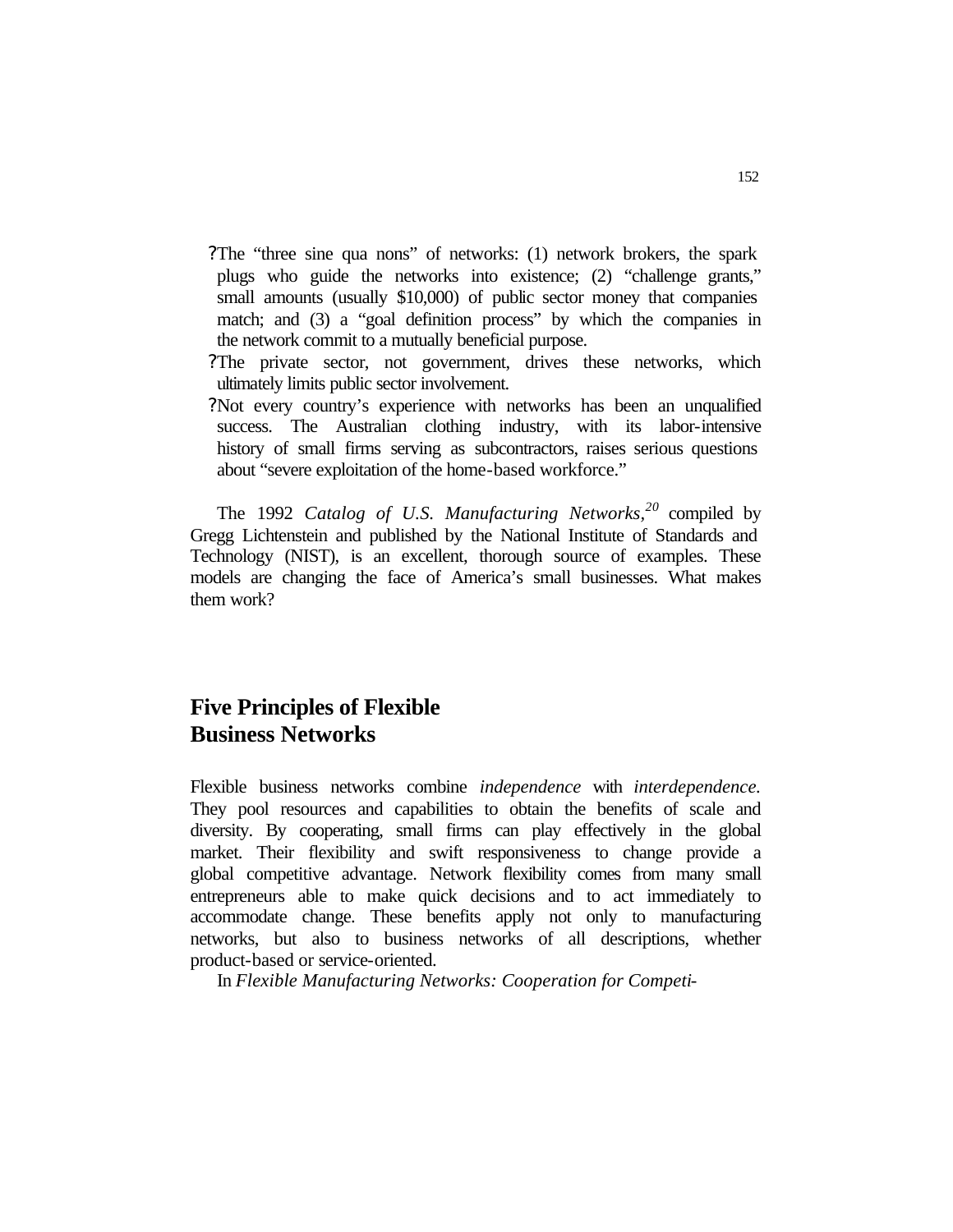*tiveness in a Global Economy,* a prescient 1988 pamphlet, Richard Hatch describes the phenomenon this way:

A flexible manufacturing network is a group of firms that cooperate in order to compete—that collaborates to achieve together what each cannot alone. $2$ <sup>2</sup>

Every flexible business network definition we've seen contains the cooperation/competition duality in some form. 'A network is the cooperation and the mechanisms of cooperation that allow a small company to compete successfully with the best of the large," Denmark's legislation reads.

# **1. UNITED BY THE COMPETITIVE PURPOSE**

Flexible business networks must have a clear, common purpose that all participants ascribe to, the first critical success factor. "Joint solutions to common problems" is a popular slogan in the movement, and an apt one for this critical catalytic element of teamnets: purpose. Regardless of the specific reasons why competitors cooperate for common benefit, which vary as widely as the types of business, *some* particular purpose represents the core of every network.

Broadly speaking, business networks tend to organize either vertically or horizontally. Vertical networks integrate the parts of a process, product, or product line, like ACEnet. Horizontal networks gain benefits of scale and flexibility, such as the Metalworking Initiative. Networks-of-a-kind are especially common among smaller businesses, while larger firms typically look for product and process complements.

Networks may satisfy more than one business need. The most common purposes for networks are:

?Joint marketing; ?Industry-specific training programs; ?Technology transfer;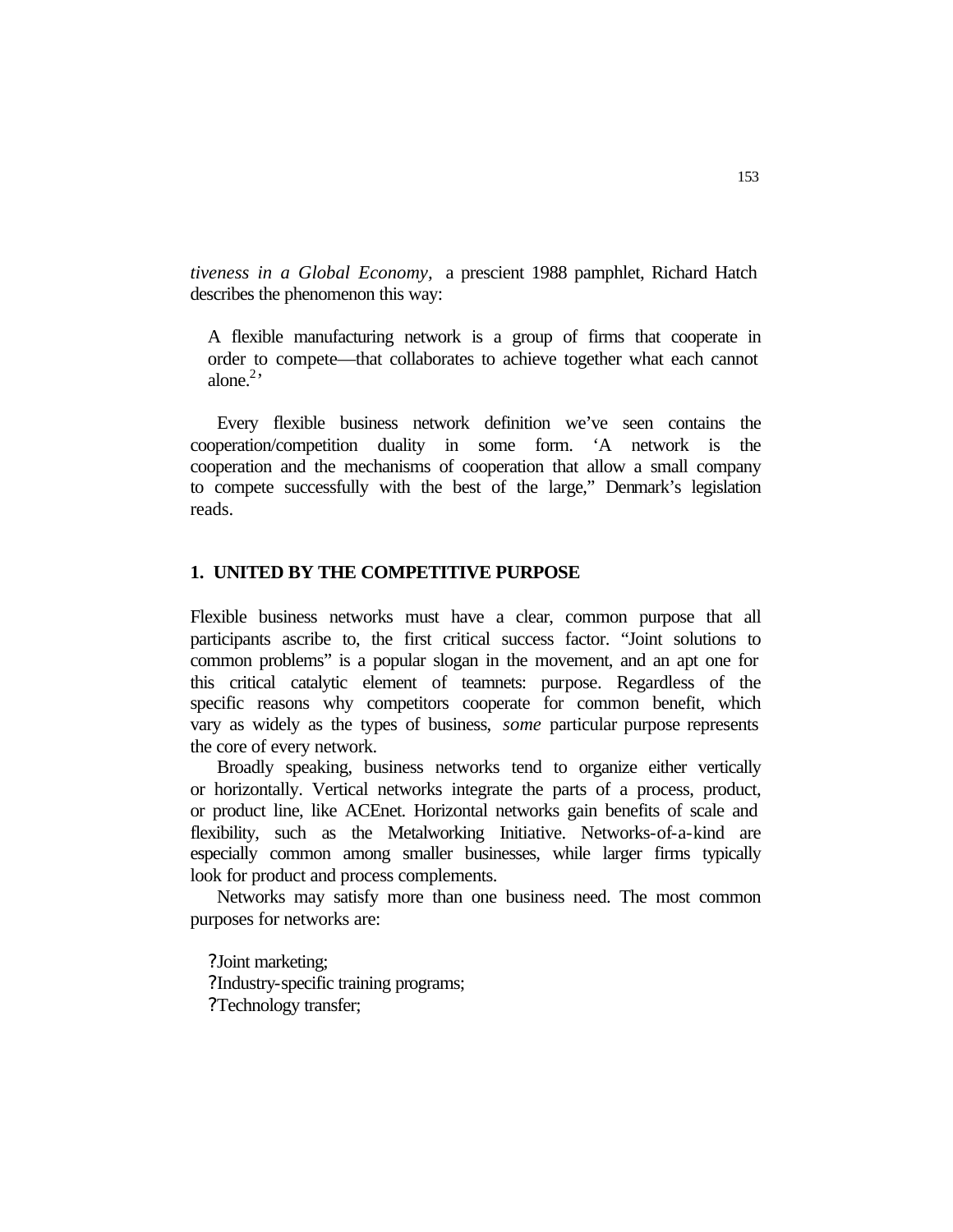? Sharing expensive equipment; and

? Bulk buying.

The chart provides a more detailed list of reasons why business networks come together.

**Business Reasons to Network**

| Marketing | ? Co-marketing/pool selling                    |                                       |
|-----------|------------------------------------------------|---------------------------------------|
|           | $\ddot{?}$                                     | Market research                       |
|           | $\mathcal{P}$                                  | Common needs assessment               |
|           | $\overline{\mathcal{C}}$                       | Common brand                          |
|           | $\gamma$                                       | Export services/international offices |
| Training  | ? Specialized and expert trade skills          |                                       |
|           | ?                                              | Basic trade/professional skills       |
|           | $\gamma$                                       | General skills                        |
| Resources | Purchasing/pool buying                         |                                       |
|           | ?                                              | Common stock/warehouse                |
|           | $\overline{\mathcal{C}}$                       | Vendor coordination                   |
|           | $\overline{\mathcal{L}}$                       | Specialized equipment                 |
|           | $\gamma$                                       | Professional services                 |
| R&D       | <sup>2</sup> Joint product/service development |                                       |
|           | ?                                              | Joint process development             |
|           | $\overline{\mathcal{C}}$                       | Shared research and innovation        |
|           | $\gamma$                                       | Technology transfer and diffusion     |
| Quality   | Joint quality program                          |                                       |
|           | ?                                              | Benchmarking                          |
|           | $\overline{\cdot}$                             | Shared internal standards             |
|           | ?                                              | International standards certification |

# **2. INDEPENDENT SOVEREIGN COMPANIES**

Network members must be independent, the second critical success factor. Networks thrive in the challenging dynamic of co-opetition. The basic units of networks are independently incorporated firms, whether small craft shops in Italy or woodworkers who partner to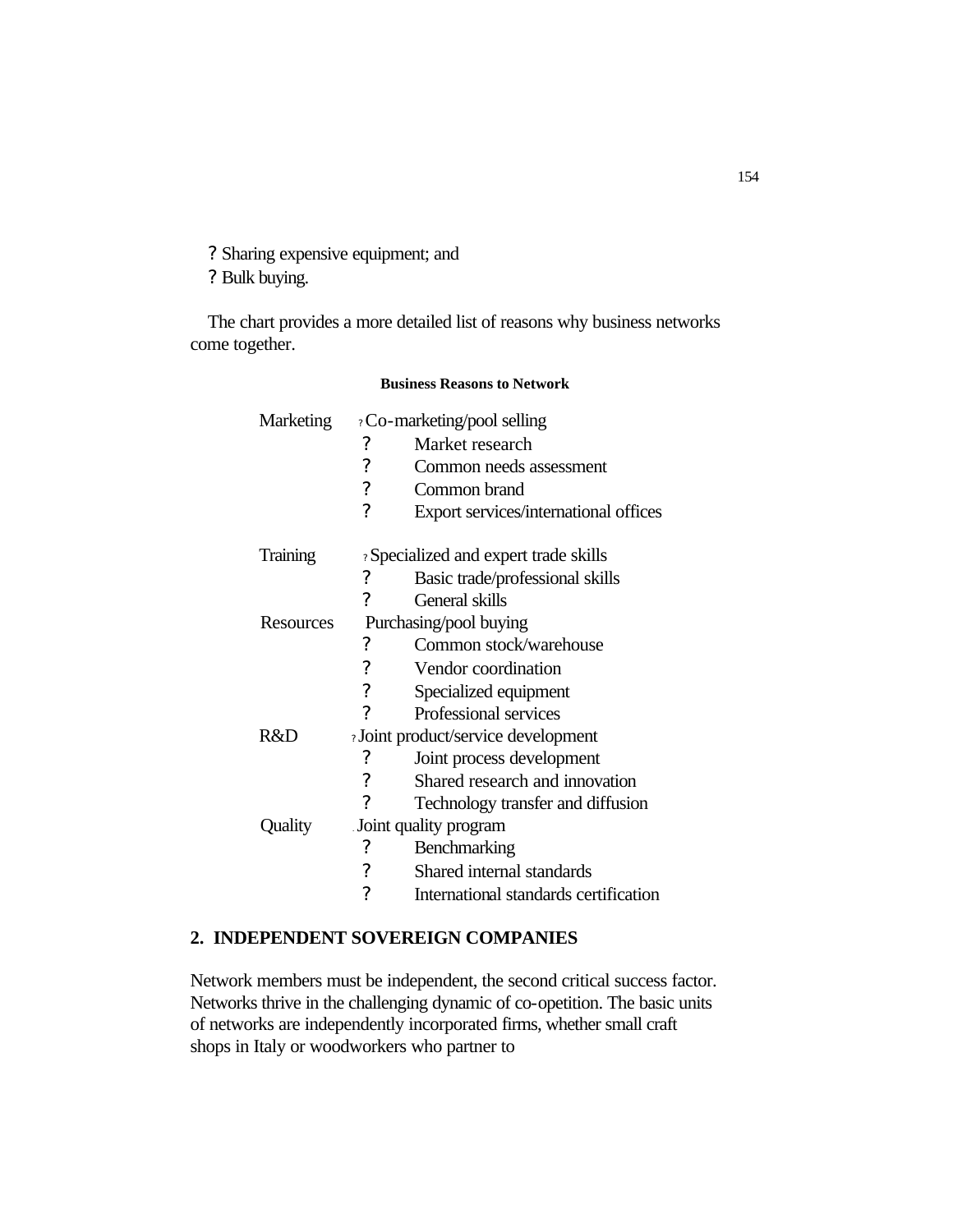build a state-of-the-art spray painting facility in Bemidji, Minnesota.

"Networking is *not* about giving up independence. The small company in a network is still an independent sovereign company," says Nielsen emphatically.<sup>22</sup> Small businesses, wherever they are, highly value independence. This is a source of great strength in networks, and is also, of course, a source of great weakness. When there are not strong countervailing cooperative forces, competition can split networks apart.

Enterprises are classic components of networks: they have a life separate and apart from the network. They are self-reliant. Like a PC, when the network goes down, local work still gets done. However, independence is only part of what leads people to see a network. When "independents" link "interdependently," they generate a viable flexible form.

## **3. LINKING SOVEREIGNS**

Networks must have many channels of communications and rich relationships among members, the third critical success factor. While purpose motivates, connections between members put the network into motion on a day-to-day basis.

Many people associate "networking" only with people-to-people connections. A rich set of personal interconnections is a sine qua non of successful business networks. In the computer world, "networking" means the physical methods of electronically connecting distributed places of work. This underscores an important attribute of networks: the existence of real channels of communication between members. In networks, communication is essential, and time-consuming. Technology connections are critical, whether low or high tech. (Even a telephone tree is a technology strategy, albeit a low-tech one today.) Facilitating effective and efficient interaction is of critical practical importance.

Biological metaphors suit networks well, even better than mechanical ones. Networks naturally start small and grow over time.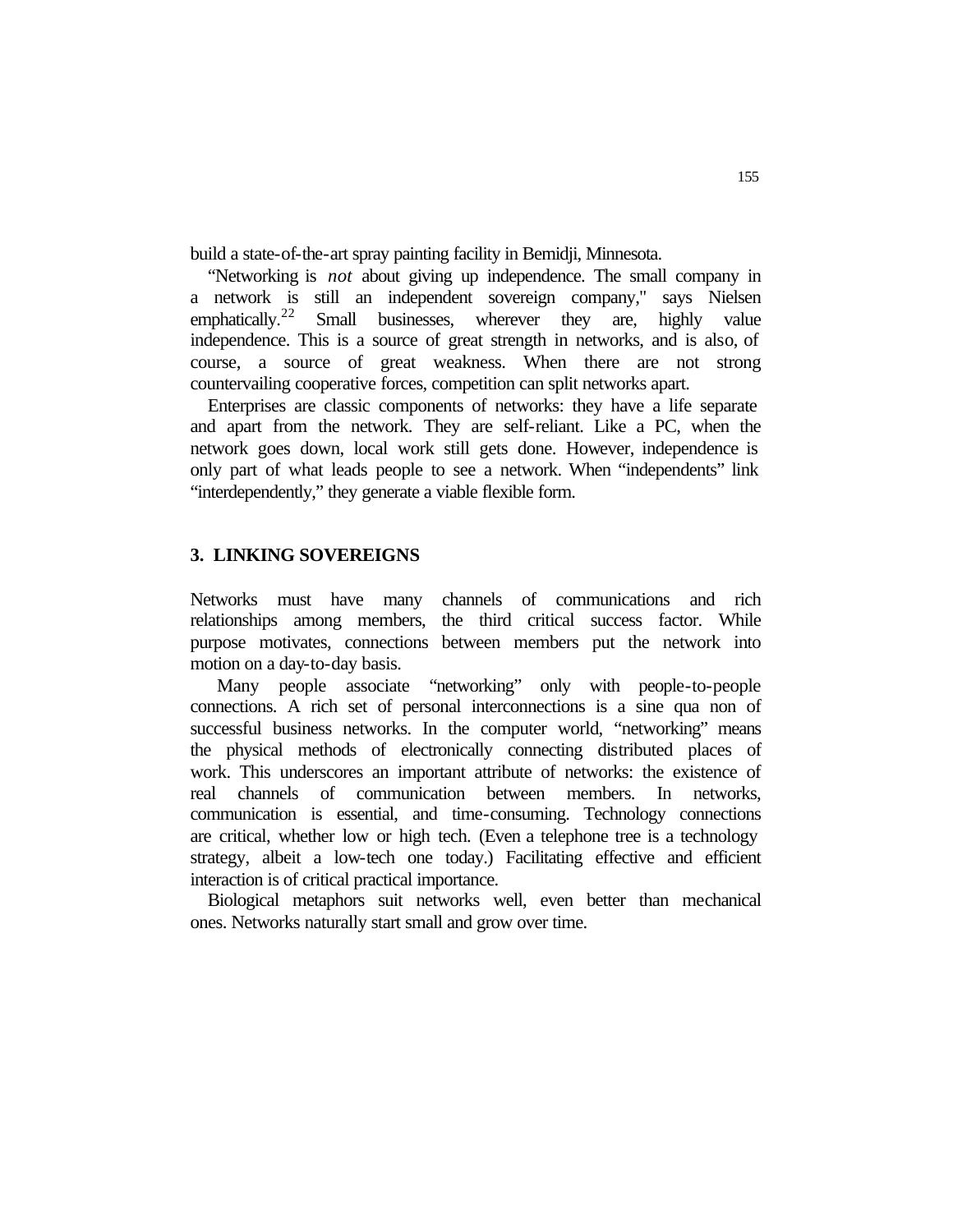They grow through communications, diverse interactions around common concerns, and the deepening of relationships, person to person and firm to firm. Different people and different cultures communicate differently. Yet, all communicate. Information, like oxygen, is in the lifeblood of every network, coursing between its members.

#### **4. MULTIPLE LEADERS, PRIVATE AND PUBLIC**

Networks must have more than one leader, the fourth critical success factor. By its nature, a flexible manufacturing network has many leaders. First, there are the business people who represent the firm members, individuals who sit at the top of their own firm's totem pole, whatever its size. Then, there are the network brokers, technical consultants, government agency representatives, and retired industry leaders who help a network through some of its growth pains to self-motivating cooperation.

Private sector leadership is critical to network success, according to people who have successfully catalyzed networks as well as those who have failed. Without direct business leadership, networking programs, whether publicly or privately stimulated, always fail. Yet, without some outside support, it is often difficult for a private group to establish the requisite common ground that leads to a viable network. So, besides multiple individual business leaders in a network, networks also often involve brokers, consultants, and other public, nonprofit, and educational leaders.

## **5. PLUGGING** IN **AT MANY LEVELS**

Successful networks must hook in at a variety of levels within the larger economic system. In flexible manufacturing networks, the fundamental commandment is to respect the integrity of every member firm. At the next level, the network as a whole must func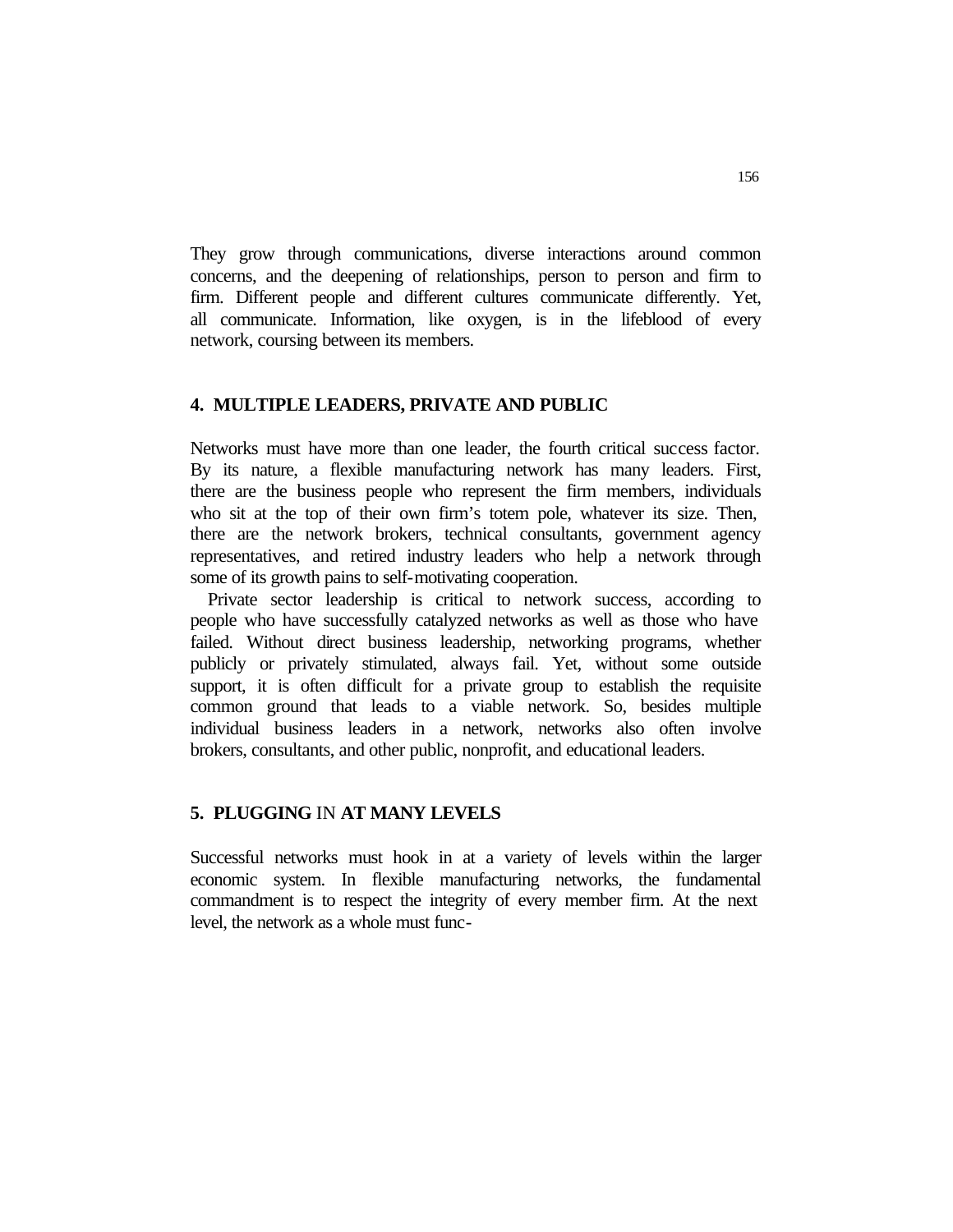tion as a coherent system. Finally, at the level of many networks functioning in a region, the whole set of networks becomes an economic strategy. Large-scale dynamics can help networks flourish or leave them to wither and die. Systemic integration across levels depends upon respect for the systems involved.

We remember vividly the excitement of Jean-Pierre Pellegrin, the French economic development official who came to the John F Kennedy School of Government at Harvard for a few months to study American manufacturing networks. He sat in our Networking Institute office in the fall of 1991, marveling at the wider world of networks beyond the boundaries of flexible manufacturing networks that we have been researching and reporting on since the late 1970s. We, in turn, have him to thank for deepening our knowledge of the international flexible manufacturing network community, which we see as the most dramatic business networking development of the last decade.

# **Watching a Paradigm Shift**

In the broad view, the flexible manufacturing movement is a spontaneous development in the world economy. It exemplifies the larger trend to networks at all levels. We catch a rare detailed view of just how a new paradigm emerges as we trace the multilevel threads of the story.

It begins in Emilia-Romagna in the 1970s. Inspired by the Italian success, Denmark in the late 1980s designs a plan to catalyze "spontaneous" networking. Denmark's success in adapting the Italian model in turn leads to adoption of the idea in other parts of Europe and the United States.

In 1984, MIT economist Michael Piore collaborates with political scientist Charles Sabel to produce *The Second Industrial Divide,* where they provide an economic context for the phenomenon and coin a new term: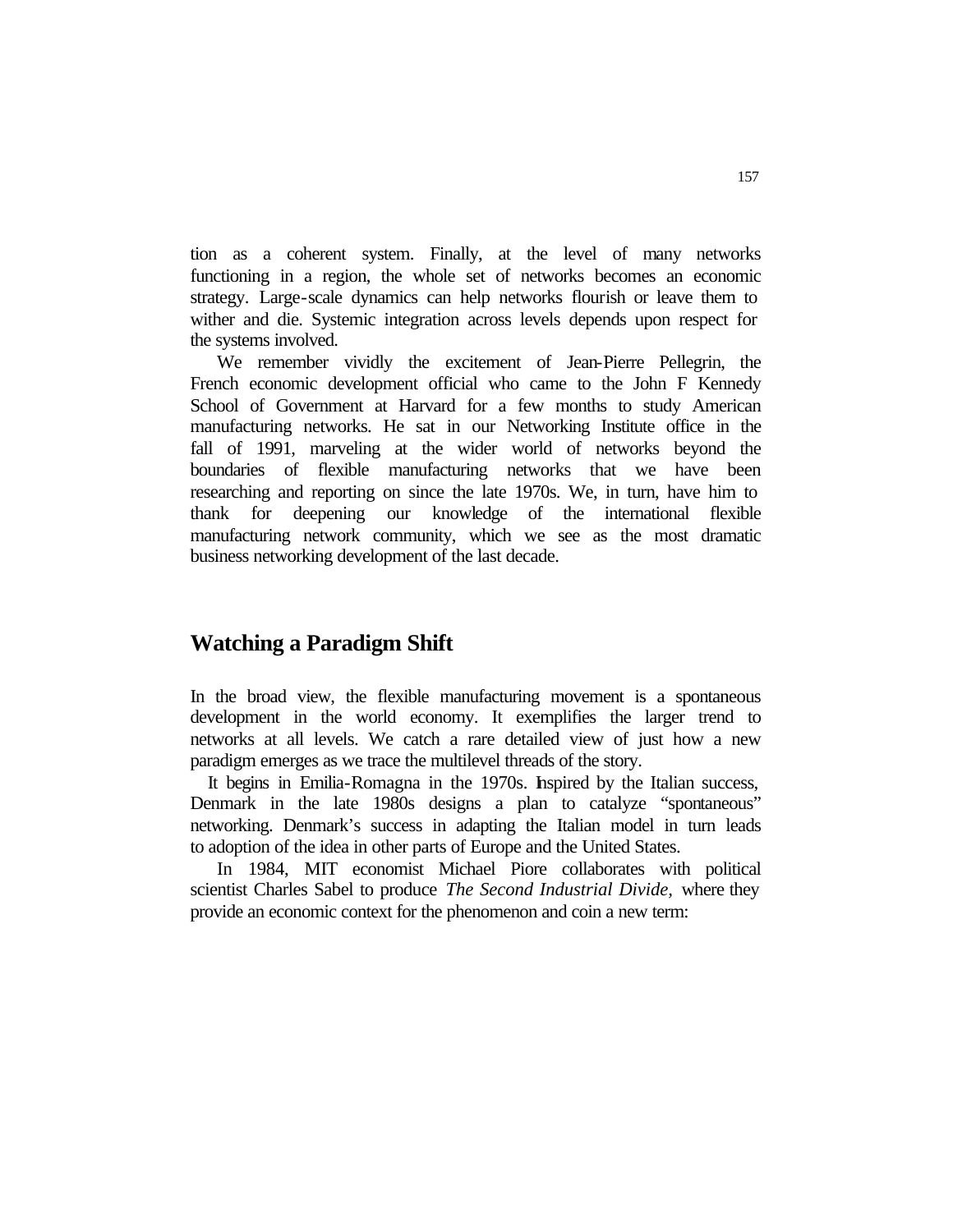"Flexible specialization"—the emergence of loosely connected small economic units in the emerging wave of economic activity.

C. Richard Hatch is a catalytic node in the flexible manufacturing network world. Because of his love of race car driving, Hatch, director of the Manufacturing Network Project at New Jersey Institute of Technology, happens to be living in Italy when the "Third Italy" begins to bloom. Also a motorcycle enthusiast, Hatch runs a specialized metalworking company in Modena, Emilia-Romagna, that is part of a flexible manufacturing network. Hatch lives the experience, understands the phenomenon he is observing, and soon exports his knowledge.

After returning to the United States, Hatch leads the first U.S. study tour to Emilia-Romagna, sponsored by the German Marshall Fund, and does the seminal 1988 study of the Emilia-Romagna networks for the Corporation for Enterprise Development. Hatch is also instrumental in conveying the Italian lessons to the Danish government, and the Danes are subsequently helpful to the state of Oregon and other networking efforts in the United States. In 1992, Hatch designs Oregon's Network Broker Training Program and completes a NIST-sponsored manual on broker training.<sup>23</sup>

If people mention Hatch's name in the first breath of the U.S. flexible manufacturing network movement's "Who's Who," then Stuart Rosenfeld's is the second. "He's the leader of the movement from a convening sense," says Anne Heald, a key node in the network and an expert in the transfer of learning internationally. She describes Rosenfeld as a "prolific, prodigious worker who connects everyone nationally while doing fieldwork."

Before starting her Center for Learning and Competitiveness,<sup>24</sup> Heald was at the German Marshall Fund, where she sponsored a number of seminal projects. The Fund had a longtime intellectual interest in the Italian "miracle" because of the foundation's director of programs, Peter Weitz, who had done his dissertation research in Italy. Like Hatch, Weitz had studied the Emilia-Romagna renaissance.

In 1986, Heald funded Hatch's proposal to bring a delegation of